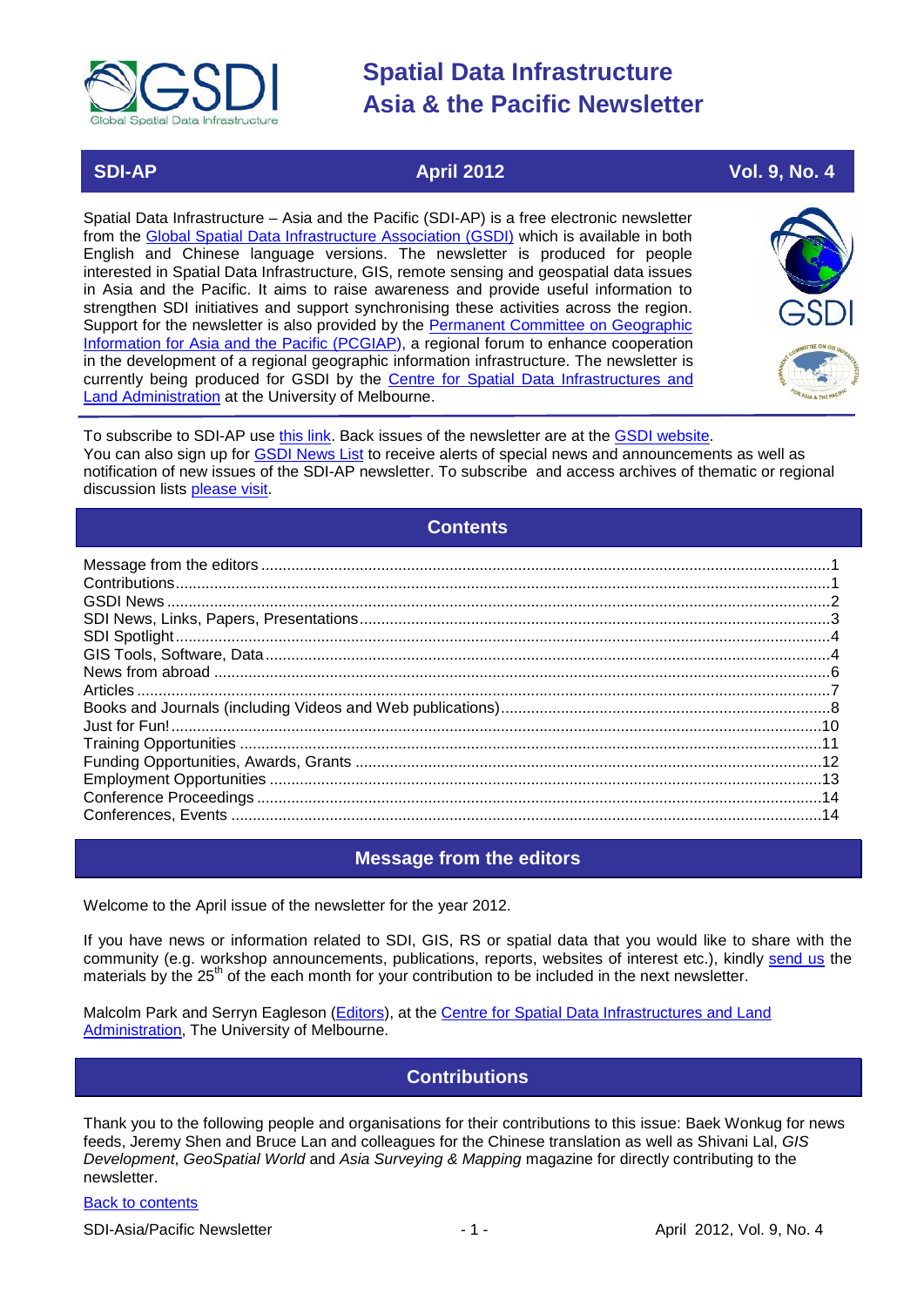

# **GSDI News**

#### <span id="page-1-0"></span>**[GSDI Small Grants Awards for 2011-2012](http://www.gsdi.org/sic1)**

The GSDI Association announced in February 2012 the winners of the GSDI Small Grants Awards for 2011- 2012.

Under the GSDI Small Grants Program, the GSDI Association, along with partners and participants, allocates resources from the U.S. Federal Geographic Data Committee (FGDC) and the GISCorps of The Urban and Regional Infrastructure Systems Association (URISA) to fund a small grants program to support national or subnational activities that foster partnerships, develop in-country technical capacity, improve data compatibility and access, and increase political support for spatial data infrastructure and earth observations application development.

For more information, including links to the results of some of the former award winners application of the funds, please visit the [GSDI Small Grants Program Web site.](http://www.gsdi.org/sic1)

#### **Calls to Host GSDI 14 and GSDI 15**

The Global Spatial Data Infrastructure Association [\(http://gsdi.org\)](https://owa.unimelb.edu.au/owa/redir.aspx?C=39ab9597be1b49a3b629e59c6f83db18&URL=http%3a%2f%2fgsdi.org) supports a major international geospatial conference every twelve to eighteen months. The conference is typically accomplished in affiliation with another regularly held national, regional or global geospatial conference and/or with the support of a major sponsoring organization or agency. The gathering is purposefully moved around and across the globe in order to optimally accomplish the Association's purpose of promoting international cooperation and collaboration in support of local, national and international spatial data infrastructure developments that allow nations to better address social, economic, and environmental issues of pressing importance. The locations and proceedings of the past twelve world conferences may be found a[thttp://www.gsdi.org/gsdiConferences.](https://owa.unimelb.edu.au/owa/redir.aspx?C=39ab9597be1b49a3b629e59c6f83db18&URL=http%3a%2f%2fwww.gsdi.org%2fgsdiConferences)

The thirteenth GSDI World Conference will be held in North America from 14-17 May 2012 in Quebec City Canada (See [http://www.gsdi.org/gsdiconf/gsdi13/\)](https://owa.unimelb.edu.au/owa/redir.aspx?C=39ab9597be1b49a3b629e59c6f83db18&URL=http%3a%2f%2fwww.gsdi.org%2fgsdiconf%2fgsdi13%2f).

Ideally GSDI 14 should be held within the time frame of August through October of 2013 and GSDI 15 would be held approximately 12 to 18 months after that. The GSDI Association is inviting expressions of interest to host either of these upcoming planned conferences. Affiliation with the GSDI World conference can bring international and global attention to a national or regional geospatial conference or Spatial Data Infrastructure initiatives, attract substantial international participation and sponsorship, and increase numbers of attendees overall.

Please submit your brief statement of interest on or before 1 May 2012 to mgallant@gsdi.org. Proponents will have the opportunity to briefly present their statement of interest orally to members of the GSDI Council at its meeting on Sunday 13 May 2012 in Quebec City (a physical spokesperson is not required.) Council members will vote on the proposals and thereby indicate the preferred options with which the GSDI officers should first negotiate in selecting sites for GSDI 14 and GSDI 15.

#### **International Geospatial Society (IGS) Free Memberships**

At its recent meeting, the GSDI Board of Directors passed a motion that allows individuals in low and very low income nations to join the International Geospatial Society (IGS) by providing specific information of value to the global community in lieu of annual cash dues. To join, simply add your professional profile to the growing interconnected network of geospatial specialists across the globe. Benefits of membership in IGS are listed at [http://www.igeoss.org/benefits.](https://owa.unimelb.edu.au/owa/redir.aspx?C=54c2b4d3973d480282dc7c38384f4204&URL=http%3a%2f%2fwww.igeoss.org%2fbenefits) For further information, contact [Harlan Onsrud,](mailto:onsrud@gsdi.org) Executive Director, GSDI Association.

#### **[GSDI 13](http://www.gsdi.org/gsdiconf/gsdi13/)**

The joint **GSDI World Conference** (GSDI 13), the 14th **GEOIDE Annual Scientific Conference**, the 7th **3DGeoInfo Conference** , and the **Canadian Geomatics Conference 2012** will take place in historic Québec City, Canada at the Québec City Conference Center in the heart of the city. Primary partners in organizing this conference include the [GSDI Association](http://www.gsdi.org/) and [GEOIDE.](http://www.geoide.ulaval.ca/)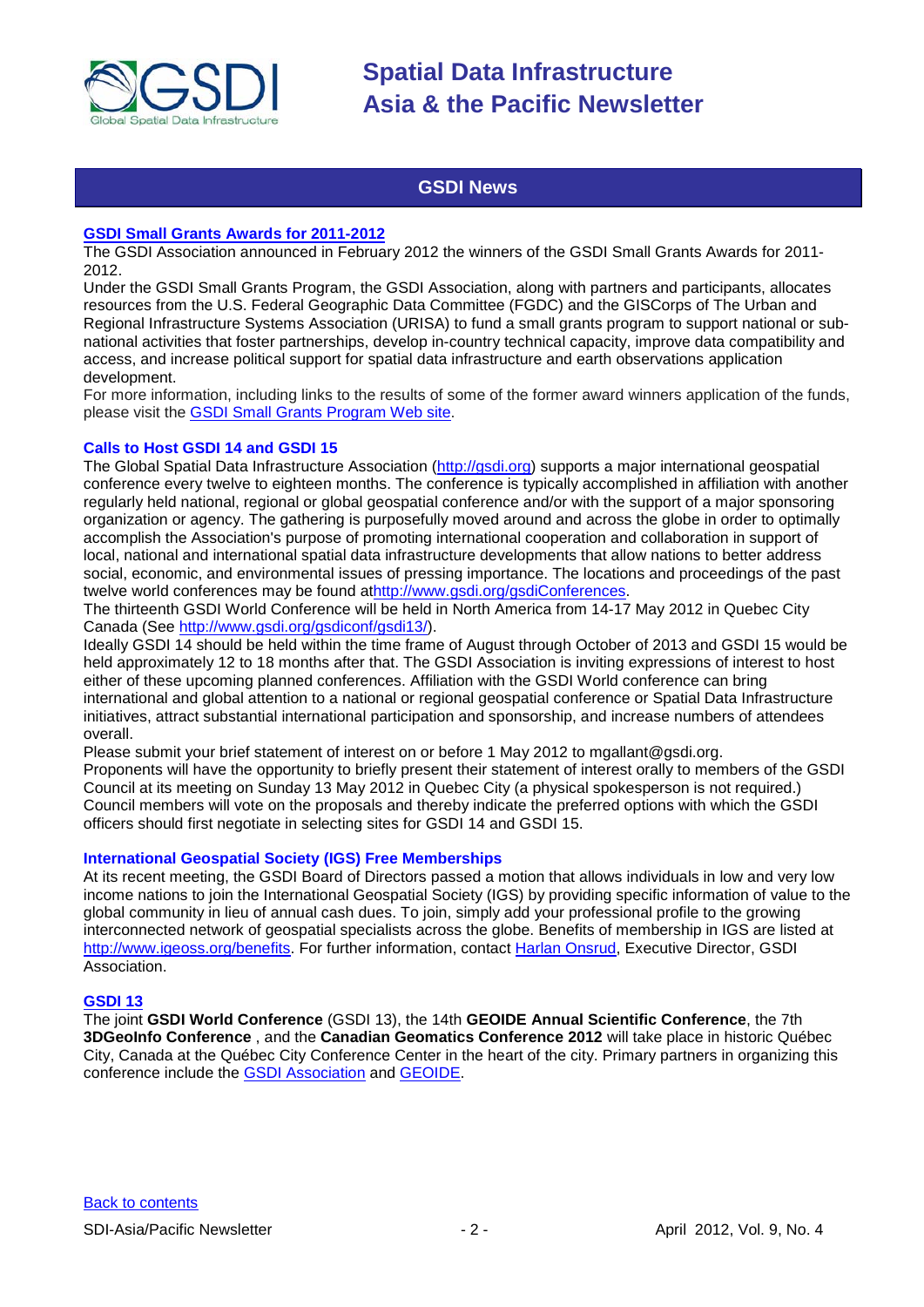

# **SDI News, Links, Papers, Presentations**

#### <span id="page-2-0"></span>**[Philippines LGUs to set up land info centres](http://www.geospatialworld.net/index.php?option=com_content&view=article&id=24344:philippines-lgus-to-set-up-land-info-centres&catid=58:application-lis)**

Bohol, Philippines: The Provincial Environment and Natural Resources Office (PENRO) in Bohol, Philippines, encouraged all local government units (LGUs) in the province to set up their respective public titling and land information office to create the cadastral council in preparation for its comprehensive public land titling programme.

Source: Geospatial World and [PIA](http://www.pia.gov.ph/news/index.php?article=1051332036764)

#### **[Open access to government data on the cards](http://www.thehindu.com/sci-tech/technology/article3223645.ece)**

The way has been cleared for public access to the data collected by Union government ministries and departments, with official approval being accorded to the National Data Sharing and Accessibility Policy (NDSAP).

Following its recent approval by the Union Cabinet, the policy has been notified and is in the process of being gazetted, said R. Siva Kumar, CEO of the National Spatial Data Infrastructure, and head of the Natural Resources Data Management System, Department of Science and Technology.

The NDSAP states that at least five 'high value' data sets should be uploaded to a newly created portal, data.gov.in, in three months of the notification of the policy. Uploading of the remaining data sets should be completed within a year.

Source: The Hindu

#### **[Possibility or a dream? Spatially Enabled Geovernment and Societies](http://mycoordinates.org/category/sdi/sdi-new/)**

By definition, 'spatial enablement in action' means that we (governments) must make our spatial information "actionable". That is, it must be used and leveraged beyond just for mapping. It must form the enduring fundamental authoritative spatial data layers of a nation, and do so in a way so that it is able to support evidence-based decision making for the many social, economic and environmental drivers challenges that face our Governments. It is incumbent on us doing so. Should we not do so, we seriously risk "spatial stagnation", and have a rich resource of geoinformation that remains largely untapped and with significant unrealised potential.

Source: Coordinates

#### **[The use of SDI in Spatial Planning in Indonesia](http://www.grs.wur.nl/uk/newsagenda/archive/agenda/2012/The_use_of_SDI_in_Spatial_Planning_in_Indonesia.htm)**

Spatial planning arrangements in Indonesia have incorporated cross-sector stakeholders and people. The arrangements require a new approach to embrace all stakeholders and formulate spatial planning. On the other hand, Spatial Data Infrastructure (SDI) is considered as a new instrument that provides a communication channel for people to share and use spatial data. The data are then used to formulate spatial planning policy. This paper proposes the potential use of SDI in supporting spatial planning in Indonesia. Results of the observation among related scientific literature and in-depth interviews in research areas were used to determine an appropriate method to measure the use of SDI in spatial planning and summarize the use of SDI in spatial planning in Indonesia.

Source: Wageningen University

#### **[Working towards an OGC Forum for Australia & New Zealand](http://www.anzlic.org.au/Latest+News/493.aspx)**

A proposal for ANZLIC to support the creation of an ANZ OGC Forum has been endorsed at the ANZLIC meeting this month (March 2012). The proposal will see ANZLIC work with OGC and existing Australian and New Zealand OGC members to develop a coordinated regional community for participation in the development of OGC standards.

The Open Geospatial Consortium (OGC) is an international industry consortium of 445 companies, government agencies and universities participating in a consensus process to develop publicly available interface standards. OGC standards support interoperable solutions that "geo-enable" the Web, wireless and location-based services and mainstream IT. OGC Standards empower technology developers to make geospatial information and services accessible and useful with any application that needs to be geospatially enabled.

A workgroup will be formed to start the process of engaging with all the existing OGC members in Australia & New Zealand to understand the regional requirements for the forum and begin developing a community structure, charter and an inaugural meeting forecast to take place as part of the 2012 spatial@gov conference to be held in Canberra 20-22 November 2012.

Source: ANZLIC

# [Back to contents](#page-0-0)

SDI-Asia/Pacific Newsletter  $-3 -3 -$  April 2012, Vol. 9, No. 4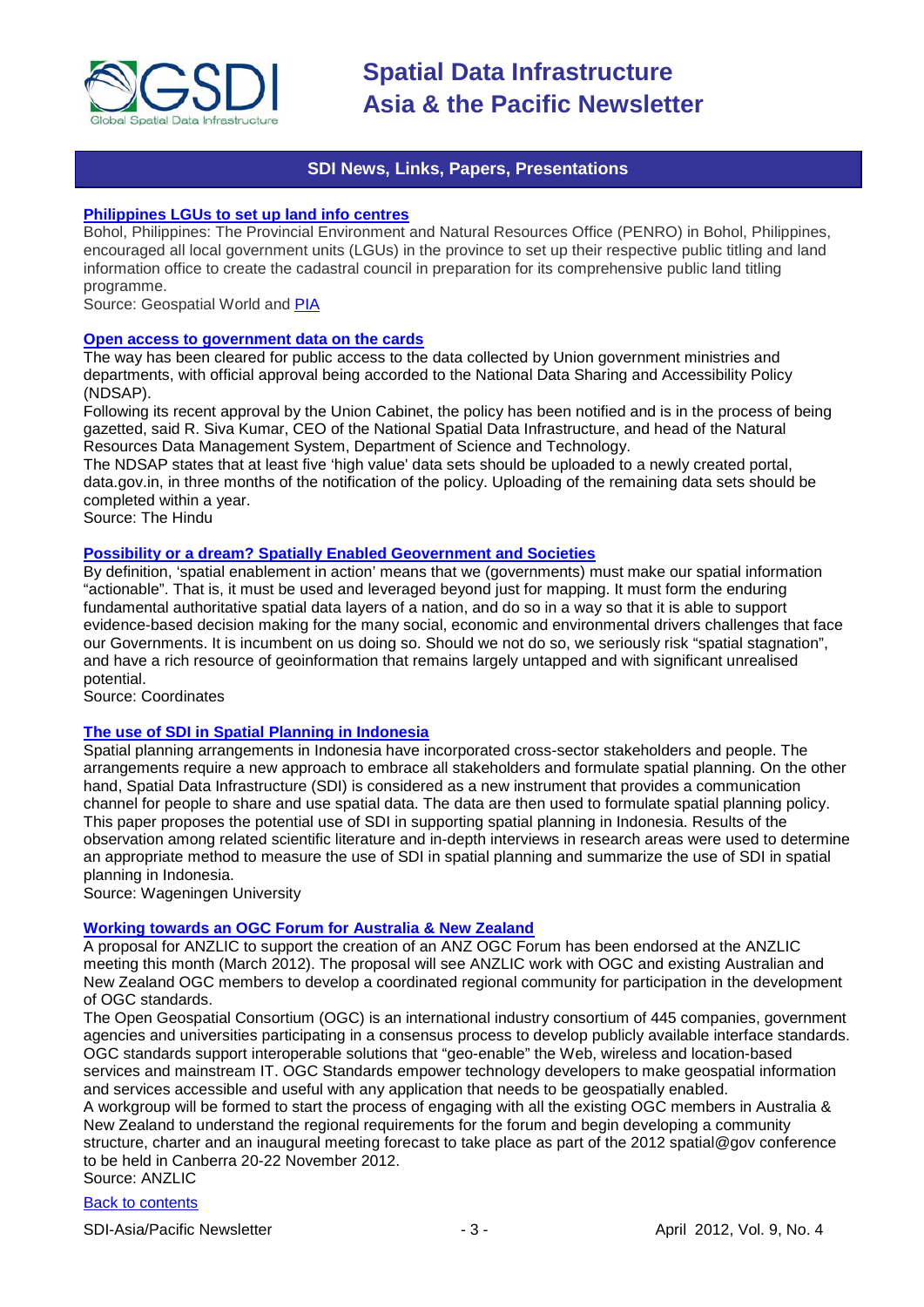

#### **[GITA Revamps Web Presence and Membership Structure](http://www.gita.org/documents/MembershipPressRelease.pdf)**

Following a six-month period during which all facets of its operations and activities were assessed and reviewed in detail, GITA has streamlined its website and completely restructured the association's membership categories.

Source: GITA Press Release

#### **[Thailand's NSDI Portal and Clearinghouse launched](http://www.gistda.or.th/gistda_n/en/index.php?option=com_jevents&task=icalrepeat.detail&evid=666&Itemid=50&year=2012&month=02&day=09&uid=3b67d13f4e58c1f6f9b3ba33caffbb7a)**

The Geo-Informatics and Space Technology Development Agency [\(GISTDA\)](http://thaisdi.gistda.or.th/) and relevant parties, particularly those involved with the Fundamental Geographic Data Set (FGDS), jointly inaugurated Thailand's National Spatial Data Infrastructure Portal and Clearinghouse on February 9, 2012, at the IMPACT Convention Center. The Minister of the Ministry of Science and Technology (MOST) and the Chairman of the Board of GISTDA presided over the opening ceremony.

The system was developed by upgrading the existing GIS clearinghouse demonstration program of GISTDA, established in 2009. The main objective is to enable retrieval and exchange of up-to-date data among users, under the auspices of the National Committee on Geo-Information, for which GISTDA serves as the Secretary. The standardized data will serve not only the public and private sectors, but academic circles, as well.

See also [\[SDI-AsiaPacific\] Thailand to launch NSDI portal by 2012](http://lists.gsdi.org/pipermail/sdi-asiapacific/2011-April/000771.html) (April 27, 2011)

#### <span id="page-3-0"></span>**[Back to contents](#page-0-0)**

# **SDI Spotlight**

This month the Editorial Board has determined that none of the submitted material meets the high standard demanded for publication in the SDI-AP newsletter.

The editors remind our subscribers and readers that we welcome contributions for the *Spotlight* feature.

#### <span id="page-3-1"></span>[Back to contents](#page-0-0)

# **GIS Tools, Software, Data**

# **[Climate Change Tracking Program Partners China with U.S. University](http://www.asmmag.com/201202293259/climate-change-tracking-program-partners-china-with-us-university.html)**

The University of Maryland is partnering with Beijing Normal University to create the Joint Center on Global Change and Earth System Science that will develop tools to track climate change. The center will create an international remote sensing database, track land use and cover, in addition to monitoring agriculture. Source: Asian Surveying & Mapping

#### **[India: National Data Sharing and Accessibility Policy](http://www.dst.gov.in/NDSAP-30Jan2012.pdf)** (pdf format)

There is a general need to facilitate sharing and utilization of the large amount of data generated and residing among the entities of the Government of India. This calls for a policy to leverage these data assets which are disparate. According to the Ministry of science & Technology, the current regime of data management does not enable open sharing of Government owned data with other arms of the government, nor does it expect proactive disclosure of sharable data available with data owners.

The objective of the National Data Sharing and Accessibility Policy is to facilitate the access to Government of India owned shareable data and information in both human readable and machine readable forms through a network all over the country in a proactive and periodically updatable manner, within the framework of various related policies, Acts and rules of Government of India, thereby permitting a wider accessibility and use of public data and information.

The National Data Sharing and Accessibility Policy will apply to all data and information created, generated, collected and archived using public funds provided by Government of India directly or through authorized agencies by various Ministries / Departments /Organizations / Agencies and Autonomous bodies.

# **[Seoul Metropolitan Geoinformation Portal](http://www.asmmag.com/201203293458/seoul-metropolitan-geoinformation-portal.html)**

[Back to contents](#page-0-0) Source: Asian Surveying & Mapping

SDI-Asia/Pacific Newsletter  $\begin{array}{ccc} -4 \\ -4 \end{array}$  -  $\begin{array}{ccc} -4 \\ -4 \end{array}$  April 2012, Vol. 9, No. 4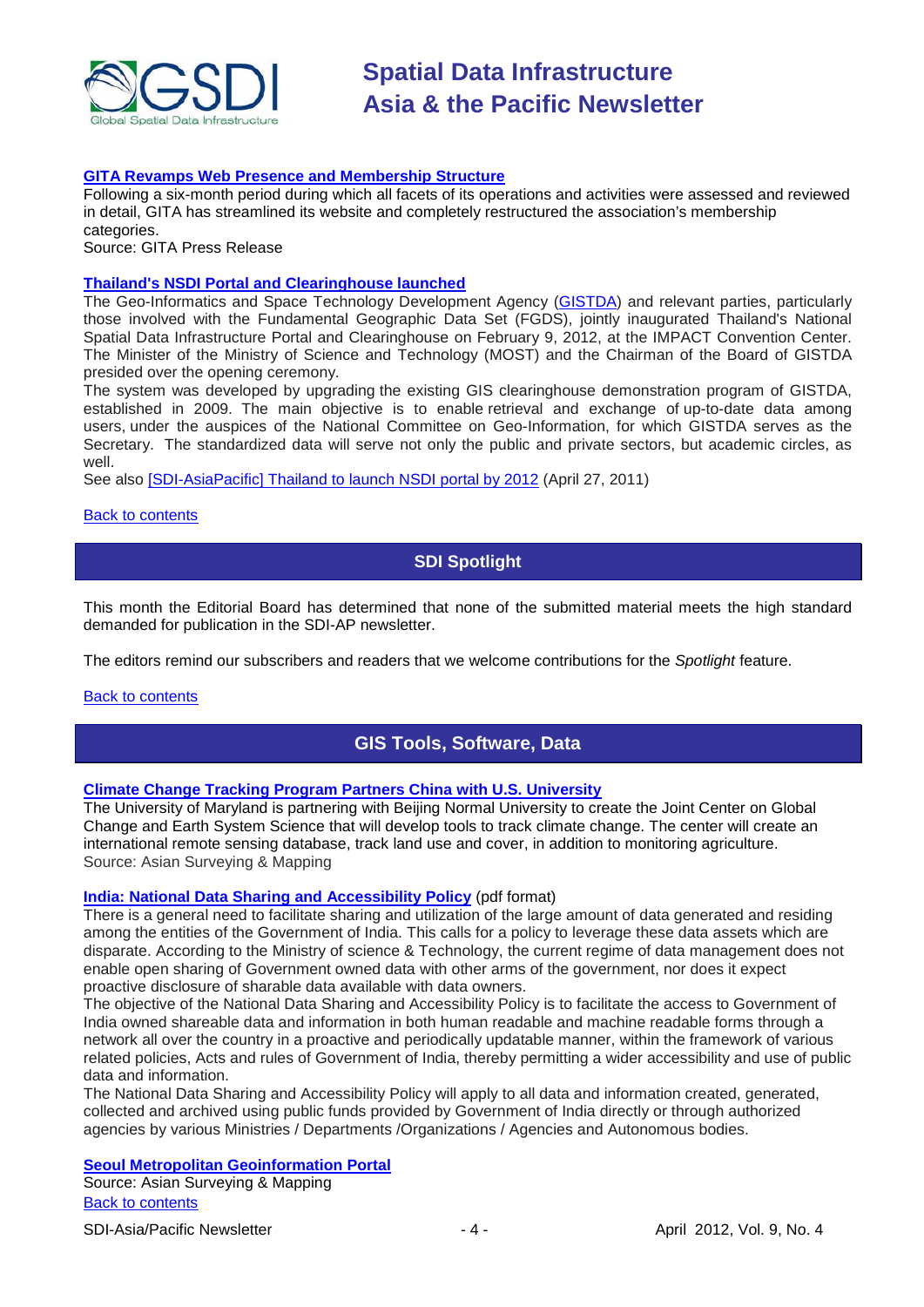

# **[Alignment Study of Spatial Data Supply Chains \(Australia & New Zealand\)](http://www.crcsi.com.au/News/SDI-Study-report-released)**

Currently in Australia and New Zealand, a great many organisations collect, maintain and share spatial data, and consequently there are a multitude of SDSC initiatives being pursued at all jurisdictional levels.

Many CRCSI participants agree that there is little to no co-ordination of these developments and very little understanding of what components have already been built, leading to duplication of effort, wasted investment and missed opportunities to define a world leading research agenda. To address this issue of lack of coordination and to identify R&D and collaboration opportunities, the "Alignment Study" project is being conducted. The project consists of three phases, as described in this document.

CRC-SI – [Alignment Study of Spatial Data Supply Chains: Phase 1: Quick Scan of Relevant Initiatives](http://www.crcsi.com.au/getattachment/dabdca57-d7e7-4080-97cc-36db9a89173a/Alignment-Study-of-Spatial-Data-Supply-Chains.aspx) [24 February 2012 Version 2.0](http://www.crcsi.com.au/getattachment/dabdca57-d7e7-4080-97cc-36db9a89173a/Alignment-Study-of-Spatial-Data-Supply-Chains.aspx)

Thanks to Ross Johnson for this item

#### **[Mapping the Japan Tsuanmi Disaster in 3D](http://www.asmmag.com/201203093340/mapping-the-japan-tsuanmi-disaster-in-3d.html)**

The Japan Tsunami disaster resulted in a proliferation of mapping and cartographic production. This resulted from the many needs of people to identify and provide emergency services, to enable protective services, assist in geophysical studies and to help provide services for recovery. 3D mapping technologies are being used for mapping and visualization purposes for the event and are helping government, business and the public to understand the tsunami, plan and to develop for the future.



Source: Asian Surveying & Mapping

**SEE ALSO [Mapping the Japanese tsunami to prepare for future events](http://www.sciencecodex.com/mapping_the_japanese_tsunami_to_prepare_for_future_events-87522)** (Source: Science Codex)



# **[Deadly topography](http://geospatialworld.net/index.php?option=com_imageoftheweek&view=managetemplate&id=77&Itemid=139&year=2012)** - **Geospatial World's "Image of the Week"**

In the wake of the Tohoku-oki tsunami, scientists now know that seafloor topography affects the strength and height of a tsunami even in the deep ocean and at great distances from the genesis of the wave. They used satellite altimeters (from Jason-1, Jason-2, and Envisat satellites) to observe "merging tsunamis". Source: [NASA](http://earthobservatory.nasa.gov/IOTD/view.php?id=77331) & Geospatial World

# **[Integrated Information of Highway Bus Routes](http://www.gisuser.com/content/view/26181/28/)**

To meet people's right to know and enable them to query bus information such as routes, stop information and so forth, "Highway Bus Information System" was announced to public in 2009. However, it could neither manage information efficiently with WebGIS surface, nor enable people to query easily due to diverse formats of bus stops. Now, through this project, information of bus routes and stops in Taiwan is investigated and compiled thoroughly to integrate spatial and attribute data which is related to countrywide bus operating routes of the 1,300 roads comprehensively

Source: GIS User

#### **[Wifi sensors tackle bushfires in Australia](http://www.ecu.edu.au/news/latest-news/2012/02/wifi-sensors-to-tackle-bushfires)**

Researchers at Edith Cowan University's (ECU) Centre for Communications Engineering Research (CCER), Australia, developed sensors which take readings of the temperature, oxygen and carbon dioxide in surrounding bushland. When these sensors detect smoke, they instantly alert fire authorities via wireless internet connection or a text message to a mobile phone, with accurate GPS information on the fire. Source: [Geospatial World](http://geospatialworld.net/index.php?option=com_content&view=article&id=24302%3Awifi-sensors-tackle-bushfires-in-australia&catid=53%3Aapplication-natural-hazard-management&Itemid=1) and Edith Cowan University

#### **[Accused killer was outsmarted by police who used sophisticated mapping techniques](http://news.smh.com.au/breaking-news-national/naden-faces-court-after-years-on-the-run-20120322-1vl2h.html)**

Malcolm Naden spent almost seven years on the run, eking out an existence in dense, remote NSW bushland.But on Thursday the accused killer was finally outsmarted by police who used sophisticated mapping and booby-trapping techniques to track him down.

Finally, a "painstaking" mapping of Naden's movements between the homes he visited, and the tracks he used, helped lead to his arrest.

NSW Premier Barry O'Farrell said … that as well as intelligence, "incredible" technology had made Naden's capture possible.

Source: Sydney Morning Herald

## [Back to contents](#page-0-0)

…

SDI-Asia/Pacific Newsletter  $\sim$  5 - April 2012, Vol. 9, No. 4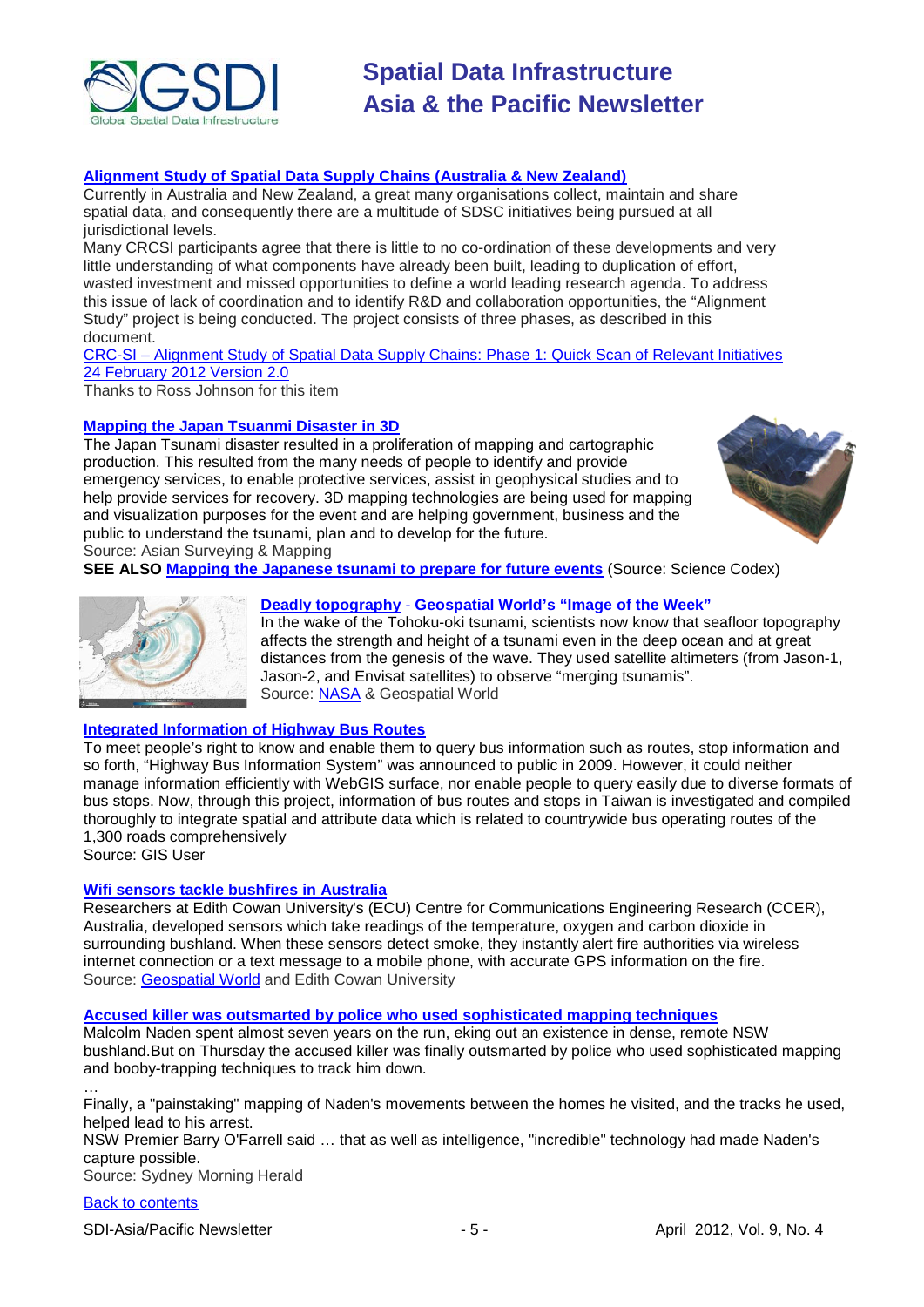

### **Photogrammetry: [Unmanned Aerial Vehicles flying over Singapore](http://www.asmmag.com/201203213420/first-civilian-photogrammetric-uav-flight-over-singapore.html)**

For the first time Singaporean authorities have given permission for a photogrammetric UAV mapping/modeling flight over an important area of the city. In the context of the SEC-FCL (Future Cities Laboratory) project a pilot study is conducted with the goal to generate a high quality 3D city model of the NUS campus from UAV images. 800 images were needed to cover the area. Data processing is in progress.



UAVs – Unmanned Aerial Vehicles have recently become a strong focus of attention, since fairly inexpensive platforms, navigation and control devices and sensors for instantaneous digital data production have become available.

Source: Asian Surveying & Mapping

**See also - [Is there a mapping drone in your future?](http://www.vector1media.com/dialog/perspectives/26336-is-there-a-mapping-drone-in-your-future.html)**

Source: V1 Magazine

#### **[Researcher turns inaccuracy of GPS into a tool to predict](http://geospatialworld.net/index.php?option=com_content&view=article&id=24147%3Aresearcher-turns-inaccuracy-of-gps-into-a-tool-to-predict-quake&catid=74%3Amiscellaneous-research&Itemid=1) quake**

GPS users often complain about some inaccuracy in the device. A researcher at the Sardar Vallabhbhai National Institute of Technology (SVNIT), Surat, India, turned that inaccuracy into a tool to predict earthquakes. Source: Geospatial World and [The Times of India](http://articles.timesofindia.indiatimes.com/2012-02-21/surat/31082242_1_sumatra-quake-gps-study)

#### <span id="page-5-0"></span>**[Back to contents](#page-0-0)**

**News from abroad**

*"This section has been included to highlight some of the developments happening outside the region which demonstrate SDI in action.*

# **[Investigation of Earth Catastrophes From the International Space Station: Uragan Program](http://www.nasa.gov/mission_pages/station/research/benefits/uragan_program.html)**



The Uragan program aboard the Russian segment of the International Space Station uses digital photography to study Earth's natural resources by monitoring catastrophes, both natural and human made. Uragan, which means "hurricane" in Russian, began during the first days of habitation on the station and continues to be an important Earth observation program, with the primary goal of defining requirements for a ground-space system for disaster warning and damage mitigation. The program is a logical continuation of the Earth Visual-Instrumental Observations Program (in other words, a crew Earth observation program) started in the Soviet

Union/Russia in the early 1970s as part of the Salyut series of space stations and followed by the Mir orbiting complex. Source: NASA

# **[Mapping Your Water Footprint](http://www.vector1media.com/spatialsustain/mapping-your-water-footprint.html?utm_source=feedburner&utm_medium=feed&utm_campaign=Feed%3A+SpatialSustain+%28Spatial+Sustain%29&utm_content=Google+Reader)**

Students at the Harvard Graduate School of Design have compiled an [online](http://www.josephbergen.com/viz/water/)  [map](http://www.josephbergen.com/viz/water/) that takes a look at the "water footprint" of countries around the world. The data visualization compiles data on water consumption as well as the hidden water content in consumer goods in order to determine the differing amount of water consumed per person as well as the water supply.

The site takes into account the amount of water it takes to produce such consumer goods as beverages, fast food, clothing, and footwear as well as the agricultural requirements of different agricultural crops and livestock. Source: Vector1Media



# **[Geospatial mapping enhances Arlington National Cemetery management](http://www.gisuser.com/content/view/26152/2/) USA**

Officials at Arlington National Cemetery will use an Army-designed geospatial mapping system to manage cemetery operations, the executive director of the Army National Cemeteries Program said Thursday. "Arlington is no longer a paper-based operation. By producing a single electronic map of Arlington, the staff will assign, manage and track gravesites with an authoritative digital map," Condon said. "It will allow us to synchronize in real time our burial operations at Arlington."

#### [Back to contents](#page-0-0)

SDI-Asia/Pacific Newsletter  $\overline{6}$  - 6 -  $\overline{9}$  -  $\overline{6}$  -  $\overline{9}$  -  $\overline{9}$  -  $\overline{9}$  -  $\overline{9}$  -  $\overline{9}$  -  $\overline{9}$  -  $\overline{9}$  -  $\overline{9}$  -  $\overline{9}$  -  $\overline{9}$  -  $\overline{9}$  -  $\overline{9}$  -  $\overline{9}$  -  $\overline{9}$  -  $\over$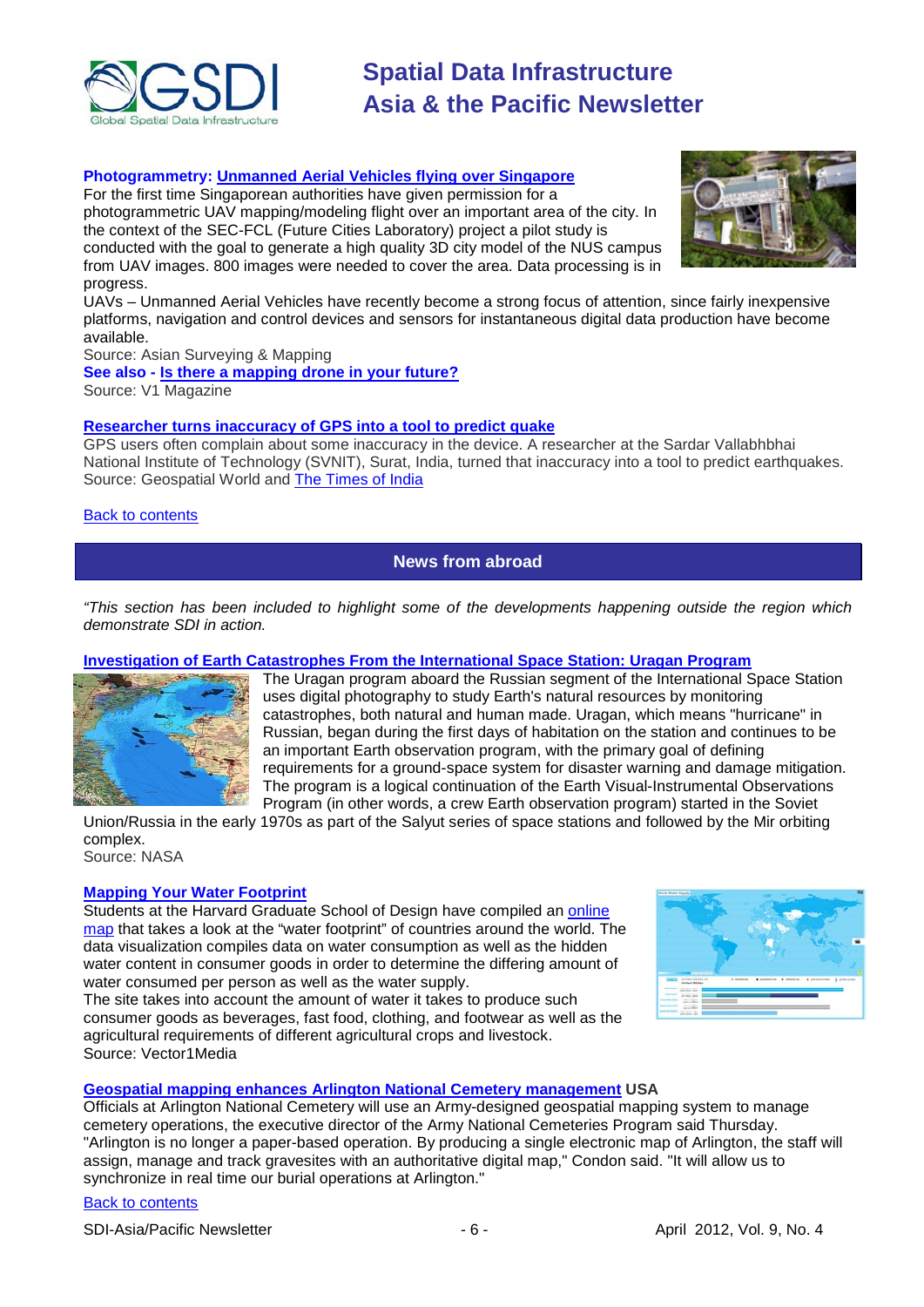

The geospatial mapping system allows officials to synchronize burial operations with other daily operations, such as public ceremonies, infrastructure repair, grounds upkeep and public safety activities, Condon explained. The system is linked to Arlington's interment scheduling system, which allows schedulers to assign gravesites and assign procession routes. It also alerts Arlington staff of other activities in the area, she said. Arlington is the first national cemetery to use this technology, Condon told the panel. Source: GIS User

#### **New frontier in archaeology**

For decades, working as an archaeologist meant being the guy with the muddy boots. But, Jason Ur, an archaeologist from Harvard University, and his team, developed a software that can identify ancient settlements on satellite images. The software analyses factors like soil discoloration and distinctive mounding. Source: Geospatial World "Image of the Week" (26 March) & [Harvard Gazette](http://news.harvard.edu/gazette/story/2012/03/new-frontier-in-archaeology/)



# **[Mapping Matters: From Disasters to H1N1](http://www.asmmag.com/201203223424/mapping-matters-from-disasters-to-h1n1.html)**

Source: Asian Surveying & Mapping

# **[GIS & Social Media Team Up to Combat Disasters](http://www.gisuser.com/content/view/25991/2/)**

Software companies are integrating geographic information systems (GIS) technology and social media to map people's tweets and other social media platforms with geospatial data.

GIS paired with social media has been used in every major disaster over the past two years. Source: GISUser

# **[An Online Map You'll Actually Want to Look At](http://www.theatlanticcities.com/design/2012/03/online-map-youll-actually-want-look/1579/)**

No one can really debate the functionality of Google Maps, nor doubt its engine power, but the question of its graphic design is another matter entirely. Yet, it's leagues ahead of OpenStreetMap (OSM) and further still ahead of the other "competition" (Bing Maps) – that is, until

now. Stamen Design has developed unique map skins which make OSM the most aesthetically pleasing digital maps available.

Source: The Atlantic Monthly magazine's "Cities" website

## **[China publishes high-resolution full moon map](http://news.xinhuanet.com/english/sci/2012-02/06/c_131393210.htm)**



China published a full coverage map of the moon, as well as several high-resolution images of the celestial body, captured by the country's second moon orbiter, the Chang'e-2. Source: [Geospatial World](http://www.geospatialworld.net/index.php?option=com_content&view=article&id=24040%3Achina-unveils-full-moon-map&catid=49%3Aproduct-data&Itemid=1) & English.News.cn

<span id="page-6-0"></span>**[Back to contents](#page-0-0)** 

**Articles**

**[Report of A Half Day Workshop on "Unformation Sharing in Integrated Water Resource Management",](http://www.ku.edu.np/news/index.php?op=ViewArticle&articleId=376&blogId=1)  [Kathmandu University, 24th February, 2012](http://www.ku.edu.np/news/index.php?op=ViewArticle&articleId=376&blogId=1)**. 29 February, 2012 14:46 Source: Kathmandu News

#### **[American Surveyor "Spotlight"](http://www.amerisurv.com/newsletter/28MAR2012.htm)**

**Last year**, NASA launched another gravity experiment, this time to the Moon. The experiment will allow us to determine the make-up of the Moon's inner core. Dubbed GRAIL (Gravity Recovery and Interior Laboratory), it is basically identical to GRACE. But here's the cool measurement part: Even though the two spacecraft will range between 40 and 140 miles apart, the Ka-band radar NASA is using to make the measurements can resolve the distance between them to less that the size of a red blood cell, or a few tenths of a micron per second in their relative velocities.

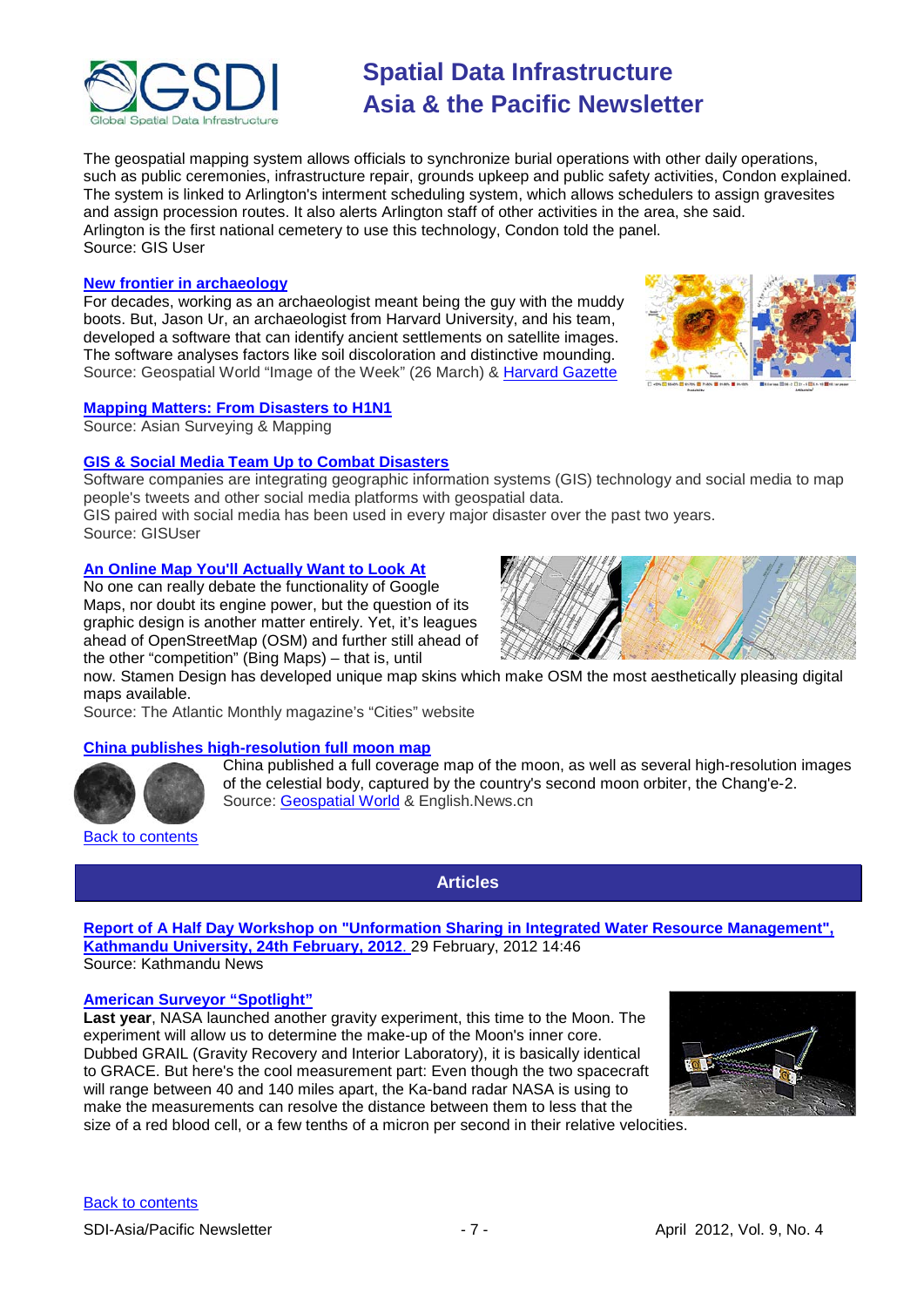

#### **[What Is A GIS?](http://www.gisuser.com/content/view/26145/222/)**

What exactly is GIS? Always a good question and topic of discussion it seems.

To this day professionals still can't decide if GIS is a profession, a tool, or a niche area but one thing is for sure, the question it always generates some discussion. And so a look at some popular/common descriptions of GIS Source: GISUser

#### **[Learning about your community and the world with GIS](http://www.gisuser.com/content/view/26120/222/)** by Joseph J. Kerski

In his typical, fun and educational approach, Joseph touches on some interesting Geo facts and history. He then leads us into details of the importance of GIS in education (his true passion) and offers up interesting real world stories

Source: GISUser

#### **[10 Best Practices for Very Large Boundary Surveys](http://www.amerisurv.com/content/view/9748/153/)**

I haven't run across very many easy boundary surveys. Even most of the "small" ones can be quite complicated. However, large boundary surveys come with additional challenges. This article reveals 10 of the best practices I have developed to deal with the challenges of boundary research and data management. Source: The American Surveyor

#### **[Design of 3D cadastre model in the Russian Federation](http://geospatialworld.net/index.php?option=com_content&view=article&id=24194%3Adesign-of-the-3d-cadastre-model-in-the-russian-federation&catid=142%3Aland-information-system-rural-cadastral&Itemid=41)**

With an aim to introduce 3D cadastre registration in the Russian Federation, the Russian Government commissioned 3D cadastre modelling project in the country. After the initial analysis of the Russian legislation, an inventory of possible use cases in Russia, and the examination of 3D Cadastre 'solutions' in other countries, the project is currently in the phase of the design of a 3D Cadastral model, which will then be followed by the development of a prototype system. The project is based on experience of the Netherlands Source: Geospatial World

<span id="page-7-0"></span>[Back to contents](#page-0-0)

# **Books and Journals (including Videos and Web publications)**

**Mapping India** By Manosi Lahiri. *Niyogi Books; 320 pages; £90.* Buy from [Amazon.co.uk](http://www.amazon.co.uk/exec/obidos/ASIN/8189738984/economistshop-21) Indians did not create maps—this task fell largely to Europeans, says Manosi Lahiri in her richly illustrated book, "Mapping India"

This book was reviewed in **The Economist** 

# **India: A Sacred Geography** By Diana Eck. *Harmony; 576 pages; \$27 and £18.99.* Buy from [Amazon.com,](http://www.amazon.com/exec/obidos/ASIN/0385531907/theeconomists-20) [Amazon.co.uk](http://www.amazon.co.uk/exec/obidos/ASIN/0385531907/economistshop-21)

India "is more than a map, it's a three-dimensional sacred landscape, linked by its storylines". This book was reviewed in [The Economist](http://www.economist.com/node/21550765)

# **[Famous US Surveyor –](http://www.surveyhistory.org/abraham_lincoln_-_the_surveyor1.htm) Abraham Lincoln**

See also [Abraham Lincoln, the surveyor by Carl Sandburg](http://www.surveyhistory.org/lincoln_the_surveyor1.htm) Book *[Lincoln with Compass and Chain](http://www.abelincoln.com/surveyor_book.html)* Lincoln's work as a surveyor was first documented by Adin Baber, a A. Lincoln With surveyor from southeastern Illinois. While researching his genealogical **Compass and Chain** connection to the family of Lincoln's mother, Nancy Hanks, Mr. Baber began to document Abraham Lincoln's surveying work. Before his death in the 1970s, Mr. Baber researched early surveying instruments made by the Hanks family, studied the surveying laws under which Abraham Lincoln worked, and resurveyed and redrew plats from many original Lincoln surveys. He visited the towns Lincoln helped lay out and even located some of the bearing trees Lincoln used to establish critical survey points. Robert E. Church Mr. Baber then published a book, *A. Lincoln with Compass and Chain*, to document his

research. This book contains much of the information we know today about how Lincoln practiced surveying, and it became the impetus for the Lincoln Surveyor Statue Project.

#### [Back to contents](#page-0-0)

SDI-Asia/Pacific Newsletter  $-8 -$  - 8 - April 2012, Vol. 9, No. 4

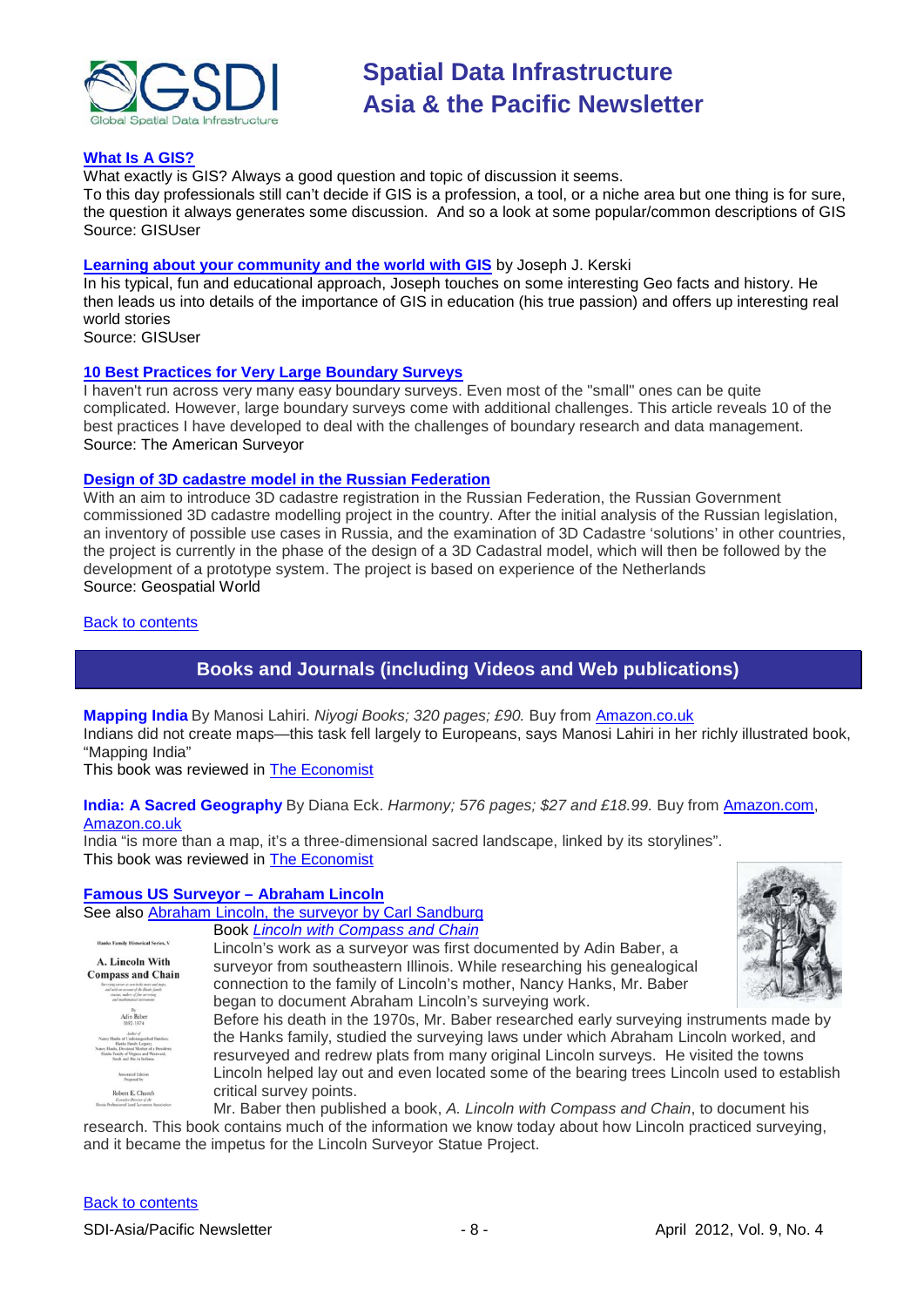

## **[The February 2012 issue of SSSI's GeoMessage is now available](http://www.sssi.org.au/userfiles/docs/SSSI%20Geo%20Message/documents_13282331871656024358.html)**

**The Geospatial Desktop — [Open Source GIS & Mapping](http://click.email.multibriefs.com/?qs=9dc246185d07d7cacf9132e1e9bbac030768a3c98a33445577a5ec707f374a63e016a3b520df0cef)**, authored by Gary Sherman, is now available on [the Kindle](http://click.email.multibriefs.com/?qs=9dc246185d07d7caf878177b7addea0079d6f05aed8e5ced59453cda23adf2ae92ec8ef684b52663) platform for download and at a discount to the print book.

Open source GIS and mapping application are in increasing demand. Created specifically to support consultants and academics needing more material on the subject, this book gives an overview of the desktop software that is currently available and dives deeply into particular cases — including scripting, analysis and day-to-day usage of products such as Quantum GIS and GRASS GIS. This is an introduction to products as well as concepts, so is well suited for beginner GIS students and intermediate users who want to expand their portfolio of options.

#### **[Borderlines blog from the New York Times](http://opinionator.blogs.nytimes.com/category/borderlines/)**

Countries are defined by the lines that divide them. But how are those lines decided — and why are some of them so strange? Borderlines explores the stories behind the global map, one line at a time. by Frank Jacobs

Frank Jacobs is a London-based author and blogger. He writes about cartography, but only the interesting bits.

#### Blog of **[Ragnvald Larsen, geographer](http://www.mindland.com/wp/)**

Geographer working with maps at the Norwegian Directorate for Nature Management. Part of his job is to contribute to development aid projects.

**International Society for Digital Earth** - December, 2011 [Newsletter](http://www.digitalearth-isde.org/news/ISDE-Newsletter.html)

**[Thoughts on the Geospatial industry, Open Standards and Open Source](http://cameronshorter.blogspot.com/2011/06/memoirs-of-cat-herder-coordinating.html)** Cameron Shorter's blog

**New Zealand - SDI Cookbook Chapter 6 – [Government and Industry, moving forward.](http://www.geospatial.govt.nz/sdi-cookbook-chapter-6-government-and-industry-moving-forward)**

**Carnival Of The Geospatialists #3 - [Musings and Down-Right Cool Things Shared by the Geo Faithful](http://www.gisuser.com/content/view/25690/28/)**

**[Open Planet 5, the magazine published for the International gvSIG Conference is now available in](http://jornadas.gvsig.org/descargas/magazine)  [electronic format](http://jornadas.gvsig.org/descargas/magazine)**

#### **[SDI Magazine](http://www.sdimag.com/)**

**[Mother Pelican: A Journal of Sustainable Human Development](http://www.pelicanweb.org/solisustv08n01page1.html)** The January 2012 issue has been posted:

**LiDAR News, Vol 2, No 3** (February 2012) and **[LiDAR News, Vol 2, No 4](http://www.lidarnews.com/newsletter/Vol2No4.htm)** (Mid-February 2012)

**[Think Quarterly](http://thinkquarterly.co.uk/#aboutthebook)** – Google's new on-line magazine

**[Coordinates](http://mycoordinates.org/pdf/feb12.pdf)** monthly magazine (February 2012)

**[SERVIR-Africa community news](http://www.servirglobal.net/africa/en/News/CommunityNews.aspx)**

**GISuser - [GIS and Geospatial Technology News](http://www.gisuser.com/)**

**[National Geographic website](http://www.nationalgeographic.com/)**

**[The Atlantic Cities website](http://www.theatlanticcities.com/)** including [Maps](http://www.theatlanticcities.com/posts/map/)

**[Professional Surveyor](http://www.profsurv.com/)** magazine

**[The American Surveyor](http://www.amerisurv.com/newsletter/28MAR2012.htm)** newsletter (March 28)

**[Pampering pedestrians](http://mycoordinates.org/pampering-pedestrians/)***-* by *Bal Krishna*

#### [Back to contents](#page-0-0)

SDI-Asia/Pacific Newsletter  $-9 -$  - 9 - April 2012, Vol. 9, No. 4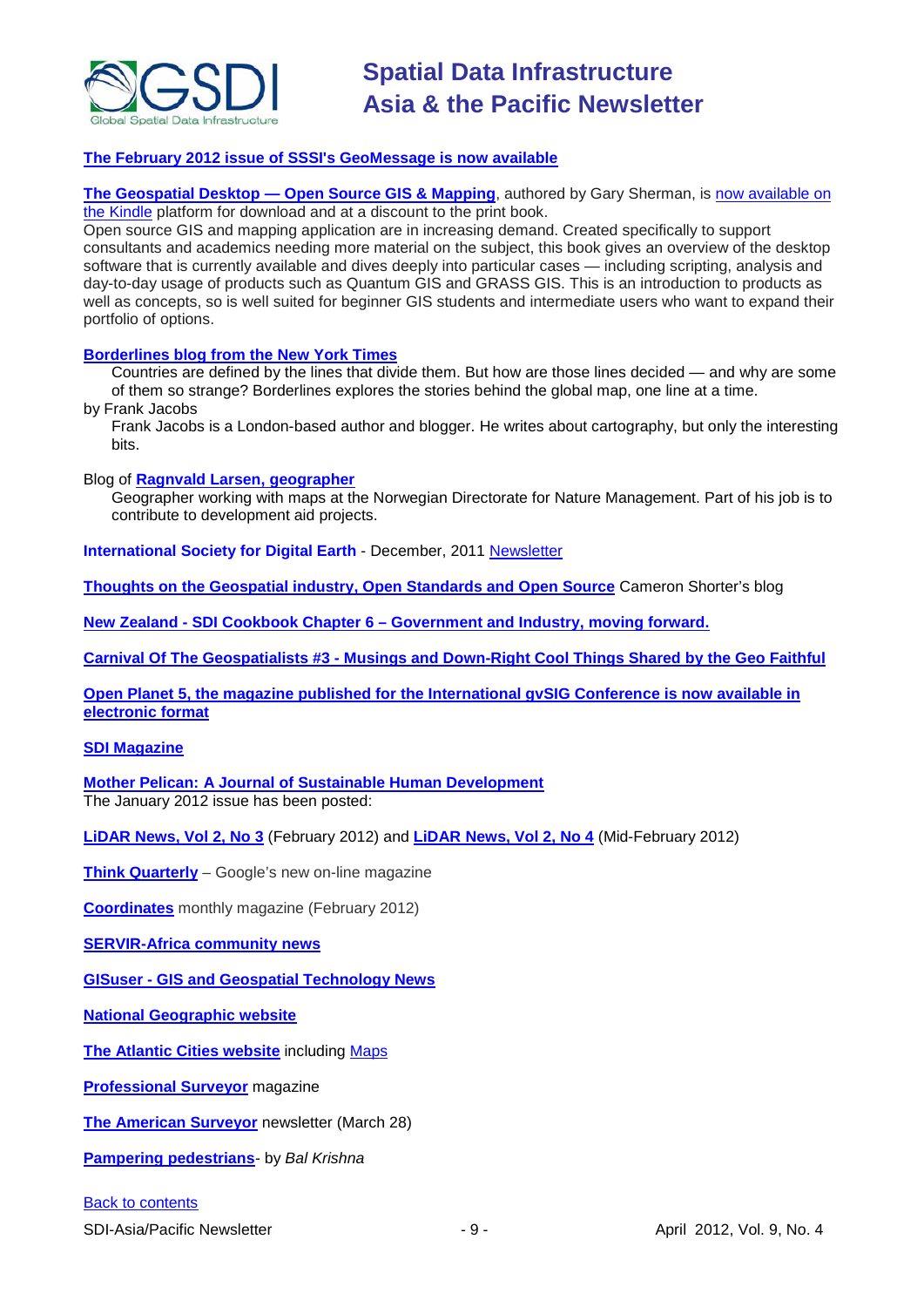



# <span id="page-9-0"></span>[Back to contents](#page-0-0)

# **Spatial Data Infrastructure Asia & the Pacific Newsletter**

… I asked a security personal at the Convention Center how to reach Bukit Bintang. He paused for a while and suggested me to go outside and take the foot over bridge. I did that, and what I experienced, was simply great. Source: Coordinates

**[Who bit my border?](http://opinionator.blogs.nytimes.com/2012/03/13/who-bit-my-border/)** Have our readers ever wondered where **the border dividing Asia from Oceania is located?** This blog from the NY Times Borderlines blog answers the question – and provides a history of the 141st East

parallel of longitude Note that Asia **AND** Oceania together make up the Asia-Pacific region



# **[Winston's Hiccup:](http://opinionator.blogs.nytimes.com/2012/03/06/winstons-hiccup/?scp=1&sq=borderlines&st=cse) the curious zigzag of the border between Jordan and Saudi Arabia**

In his later years, Winston Churchill liked to boast that in 1921 he created the British mandate of Trans-Jordan, the first incarnation of what still is the Kingdom of Jordan, "with the stroke of a pen, one Sunday afternoon in Cairo"

**Just for Fun!**

Source: NY Times [Borderlines blog](http://opinionator.blogs.nytimes.com/category/borderlines/)

# **Mapping Fruit ! - [EAT A FREE PEACH: MAPPING "PUBLIC FRUIT"](http://www.newyorker.com/online/blogs/culture/2012/03/mapping-public-fruit.)**

David Burns, Matias Viegener, and Austin Young, three CalArts graduates who founded [Fallen Fruit,](http://www.fallenfruit.org/) a mini-collective that several years ago began [mapping](http://www.fallenfruit.org/index.php/media/maps/) the "public fruit" of Los Angeles: the guavas, cactus, apples, bananas, figs, grapes, nectarines, peaches, plums, carob, persimmons, walnuts, passion fruit, pomegranates, avocados, lemons, limes, and oranges that either grow on or overhang public land. Avocado and citrus, planted by commercial growers a hundred years ago, long before the neighborhoods were built, still align to a grid. In areas settled by Chinese, they found loquats; where Mexicans lived, they found plantains and prickly pear cactuses (the fruit makes good jam).

They have since mapped numerous other cities, including San Francisco, Madrid, Malmo, Denver, Sherman Oaks, Christiania (where the hippies planted mulberry trees), and Cali, Colombia. The Venice Canals, where I am writing from, have loquats, lemons, and bananas, if I'm reading the key right. "The streets were unwalked," Austin said. "People didn't *know* the fruit was there." Their first idea was to distribute maps to the homeless, but then, Matias said, they realized the homeless already knew where the fruit was—"what they needed was a meal not a fruit map." They started showing neighborhood residents where the fruit was—this was before foraging had entered the public consciousness—and frequently encountered the question: "Is this edible?" "We'd be like, '*Yeah*, it's a peach tree,' " Matias said.

Source: New Yorker blog

#### **Grid of the Day: The Brain**

This is your brain on urban planning.

In a new study in *Science,* researchers looked at the network of fibers that carry signals from one part of the brain to the other. They unocvered a remarkably organized three-dimensional grid. According to study author Van Wedeen, the grid is a little like Manhattan "with streets running in two dimension and then the elevators in the buildings in the third dimension."

Of course the human brain has a lot of folds and curves. So, Wedeen says, you have to imagine Manhattan bent into some odd shapes. But the underlying grid doesn't change. The streets intersect at 90-degree angles and the buildings rise vertically.

Source: The Atlantic Monthly

# **A Fantasy Transit Map for San Francisco**

If a picture is worth a thousand words, a map is worth the difference between getting lost for two hours and getting to your destination in 20 minutes, anxiety-free.

Source: The Atlantic Monthly



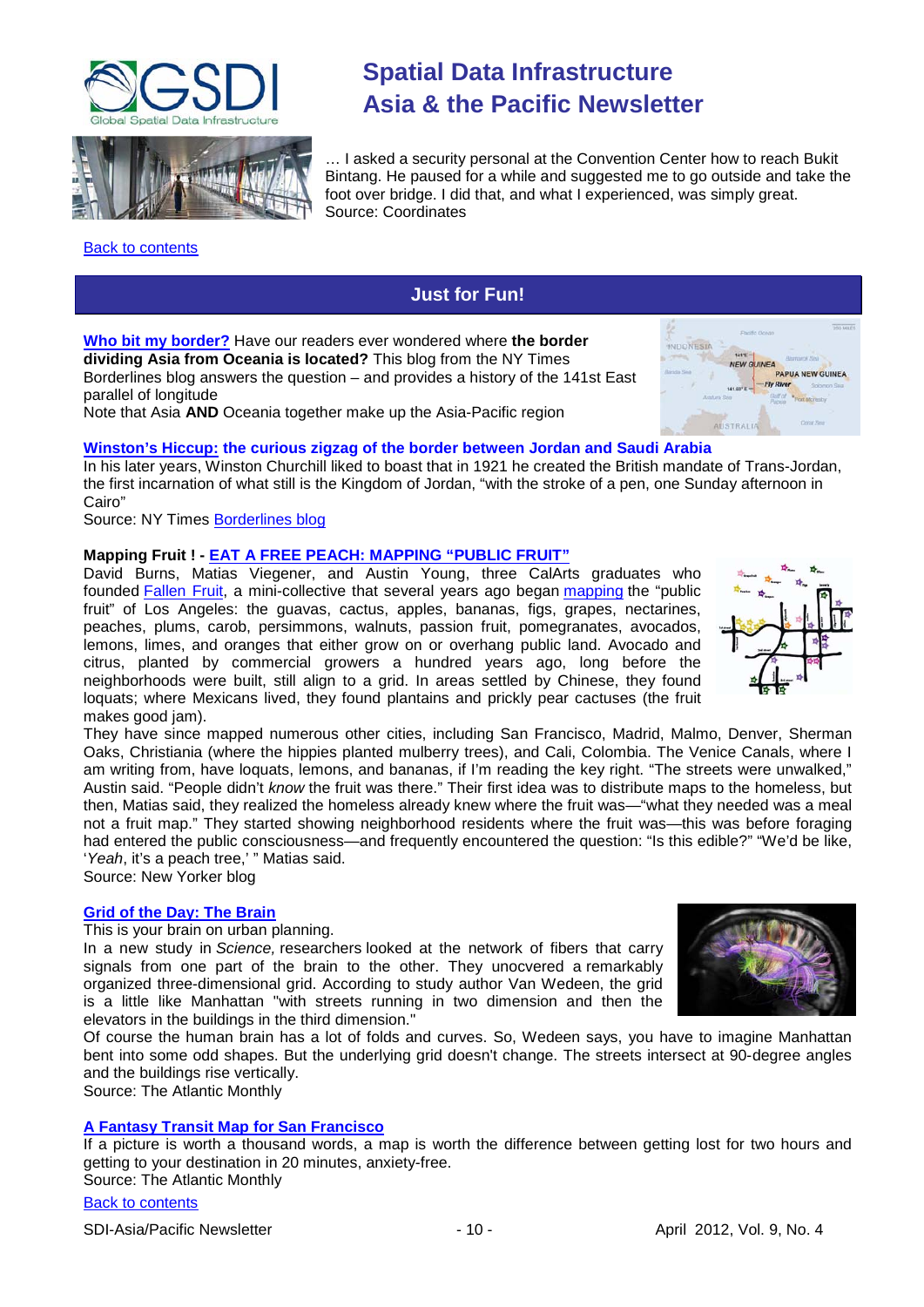

# **Training Opportunities**

#### <span id="page-10-0"></span>**[Learn to Use HTML5 with Esri ArcGIS](http://www.gisuser.com/content/view/25915/2/)**

Get a brief introduction to HTML5 and learn how to use HTML5 technologies with the ArcGIS API for JavaScript and ArcGIS Online.

Source: GIS User and [ESRI](http://training.esri.com/Gateway/index.cfm?fa=seminars.gateway)

#### **[Large-Scale 3D Laser Scanning: The Complete Process](http://www.faro.com/site/resources/details/1373?CampaignId=70170000000bbwr)**

Don't worry if you missed the live webinar, "Large-Scale 3D Laser Scanning: The Complete Process". It's now available online for you to watch any time!

#### **[e-Learning for the Open Geospatial Community](http://elogeo.nottingham.ac.uk/xmlui)**

We are pleased to inform that the course repository for the ELOGeo (An e-Learning Framework for Using Geospatial Open Data, Open Source and Open Standards) project is ready.

ELOGeo is a JISC-funded project based at the Centre for Geospatial Science, the University of Nottingham in partnership with the Mimas Centre of Excellence at the University of Manchester. ELOGeo main collaborators are Open Source Geospatial Foundation, Open Geospatial Consortium (OGC), Ordnance Survey, Open Nottingham, International Cartographic Association (ICA) and gvSIG Association. [More details of ELOGeo.](http://elogeo.nottingham.ac.uk/index.html)

# **gvSIG Training platform opens with a first course for gvSIG users**

The gvSIG Association tries to increase its learning offer through online courses, publishing a new learning platform: gvSIG Training. In parallel, the gvSIG Association launches its official certification program. It's a step forward in the training processes in free geomatic, creating an online training centre, that contributes to the spreading as well as to the sustainability of the gvSIG project. Training without geographic barriers, and with the best professionals.

In this platform, you will find courses in several languages to learn to use the different applications of the gvSIG project, in a user level as well as in a developer one. The courses list will be extended gradually with different gvSIG and free geomatic specialization courses (databases, map servers...), with the objective of covering the different needs of the Community.

The courses offered by gvSIG Training are part of the training routes that are required to obtain the gvSIG official certification.

For further information:

- gvSIG Training: [<http://gvsig-training.com/>](http://gvsig-training.com/)

- gvSIG Certifications: [<http://www.gvsig.com/services/certification>](http://www.gvsig.com/services/certification)

#### **GIS Courses by Distance Education NSW Riverina Tafe**

The courses listed below are all full Geographic Information Systems courses which can be studied over a number of semesters by distance study pathways.

[Certificate III in Spatial Information Services \(GIS\)](http://www.rit.tafensw.edu.au/nec/nrme/giscourses#Cert III in Spatial Information Services (CPP30109))

[Certificate IV in Spatial Information Services \(GIS\)](http://www.rit.tafensw.edu.au/nec/nrme/giscourses#Cert IV in Spatial Information Services (CPP40209))

[Diploma of Spatial Information Services \(GIS\)](http://www.rit.tafensw.edu.au/nec/nrme/giscourses#Diploma of Spatial Information Services (CPP50207))

Sourc[e: NSW River](http://www.rit.tafensw.edu.au/nec/nrme/giscourses)

#### **[Participatory Spatial Information Management and Communication Training Kit now available on-line](http://www.cta.int/en/About-us/CTA-news/Participatory-Spatial-Information-Management-and-Communication-Training-Kit-now-available-on-line)**

Co-published by CTA and IFAD in English and Spanish, the Training Kit is a unique product that can be tailored to meet user needs, ensuring that employees get the best training available on Participatory Spatial Information Management and Communication.

The [online version](http://pgis-tk.cta.int/) was launched at the beginning of March 2011. The DVD version was launched in December 2010. The Training Kit contains 15 Modules, each presented through a series of Units. Modules cover the entire spectrum of good developmental practice – from mobilising communities to developing a communication strategy based on the outcome of participatory mapping activities. The Modules touch on topics such as the fundamentals of training, ethics and community groundwork and processes as well as the more technical low-, mid- and high-tech participatory mapping methods.

[Back to contents](#page-0-0) Users decide what they want to cover and when. The product has been developed using the Multimedia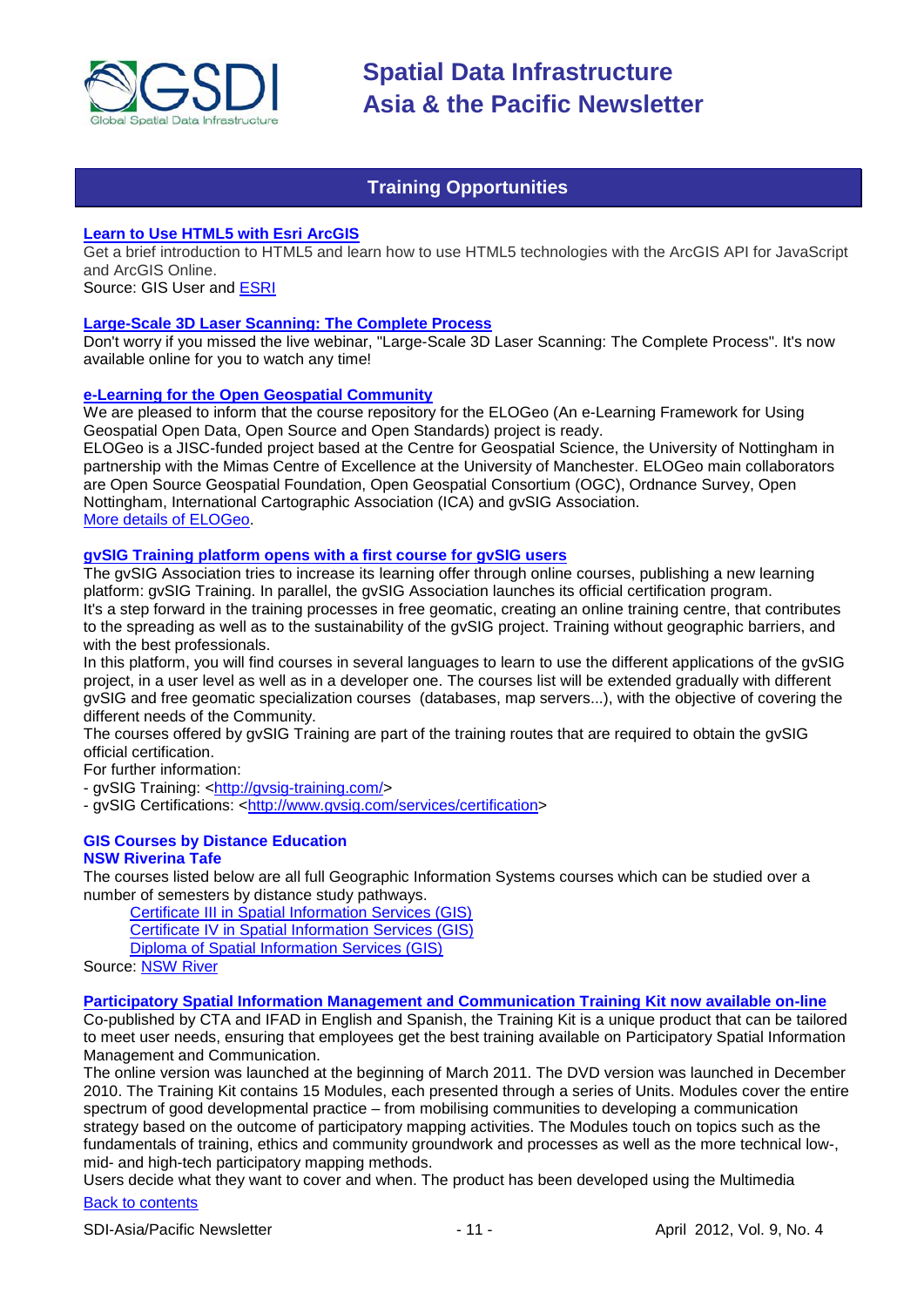

Training Kit (MMTK) approach – which allows you to pick and choose those Modules, Units and components that best suit your particular requirements and develop a curriculum to suit your specific needs. **Publishers:** Technical Centre for Agricultural and Rural Co-operation ACP-EU (CTA), Wageningen, The Netherlands and International Fund for Agricultural Development (IFAD), Rome, Italy Source: [The Centre for Agricultural and Rural Cooperation](http://www.cta.int/en/About-us/Who-we-are)

### <span id="page-11-0"></span>[Back to contents](#page-0-0)

# **Funding Opportunities, Awards, Grants**

# **[Call for Proposals for Research Grant in Geospatial Information Science & Engg. \(GISE\)](http://nsdiindia.gov.in/nsdi/nsdiportal/meetings/GISECallForProposalMar2012.pdf)**

**NRDMS/ NSDI Divisions, Department of Science & Technology, Govt. of India** The Department of Science & Technology (DST), Govt. of India announces a call for proposal for short term research in the area of Geospatial Information Science and Engineering with particular reference to Geospatial Interoperability. The proposals should be centered on the standards defined by the Open Geospatial Consortium (OGC). Insights gained in the research are expected to contribute to the development and application.

#### **Deadlines**

Proposals for Research Grants will be reviewed three times a year with funding decisions made approximately within a month/ month and a half from the review date. Upcoming deadline for the proposal is: **10 April 2012** Further information is available from [here.](http://nsdiindia.gov.in/nsdi/nsdiportal/meetings/GISECallForProposalMar2012.pdf)

Source: NSDI India

#### **[2012 IEEE GRSS Data Fusion Contest](http://www.digitalglobe.com/data-fusion-contest)**

The [2012 IEEE GRSS Data Fusion Contest](http://www.digitalglobe.com/data-fusion-contest) is up and running and something that you should think about participating in. While with ever increasing spatial and spectral resolutions in the variety of imagery and elevation data available now-a-days has reduced the need for certain data fusion products, it is also creating new opportunities to fuse the new data options. This year's contest is based on [data](http://www.digitalglobe.com/data-fusion-contest#/data-specifications) made available by [Astrium,](http://www.astrium-geo.com/na/) [Digital Globe,](http://www.digitalglobe.com/) and the [USGS CLICK.](http://lidar.cr.usgs.gov/) The Data Fusion Contest is designed to investigate the potential of multimodal/multi-temporal fusion of very high spatial resolution imagery. This year, participants will download three different sets of images (optical, SAR, and LIDAR) over the downtown of San Francisco and each participant will get to choose their own research topic to work with. The contest is open to everyone and the deadline for submission (of the paper) is May 1, 2012. The [entry details](http://www.digitalglobe.com/data-fusion-contest#/how-to-enter) and [prize list](http://www.digitalglobe.com/data-fusion-contest#/results-and-prizes) are available on the [contest website.](http://www.grss-ieee.org/community/technical-committees/data-fusion/data-fusion-contest/)

# **[Scholarship for Research in S&T-based Societal Programs-\(WOS-B\)-2012](http://www.dst.gov.in/whats_new/whats_new12/WOS-B-2012.PDF) – Indian Nationals**

The Scholarship Scheme for Women Scientists for societal programmes is an initiative of India's Department of Science & Technology. This scheme is addressed to women scientists and technologists who have a "break in their careers" due to social responsibilities but have desire to return to mainstream science and work as benchlevel scientists. Women scientists desiring to apply for this scheme are required to develop research project/ proposals for disseminating science and technological solutions addressing issues at the grass roots for societal benefits.

### **The deadline for applications is 30th April 2012**

#### **[Challenge to spur the geospatial industry](http://geospatialworld.net/index.php?option=com_content&view=article&id=23850:challenge-to-spur-the-geospatial-industry&catid=75:miscellaneous-events)**

The Singapore Land Authority has launched OneMap Challenge that seeks to promote the development of innovative map-based desktop and mobile applications by businesses and the community.

The OneMap Challenge provides a platform for application developers to showcase their creativity through the apps they develop to an increasingly tech-savvy population and enterprises, including those represented by the Association of Small and Medium Enterprises (ASME) which is one of the competition promotion partners. The Challenge also aims to facilitate collaborations between potential business partners for creating location-based apps that are useful for business enterprises and the general community.

With two top prizes of \$20,000 cash each and other attractive prizes up for grabs, the OneMap Challenge is divided into two categories – Web Applications for applications that run on web browsers and Mobile Applications for those that run on smart phones, tablets and other portable devices.

Visit <http://www.sla.gov.sg/OneMapChallenge> to learn more about OneMap Challenge and check out the OneMap Facebook page at [www.facebook.com/OneMap.](http://www.facebook.com/OneMap)

Source: Geospatial World and [SLA press release](http://www.sla.gov.sg/htm/new/new2012/new0401.htm)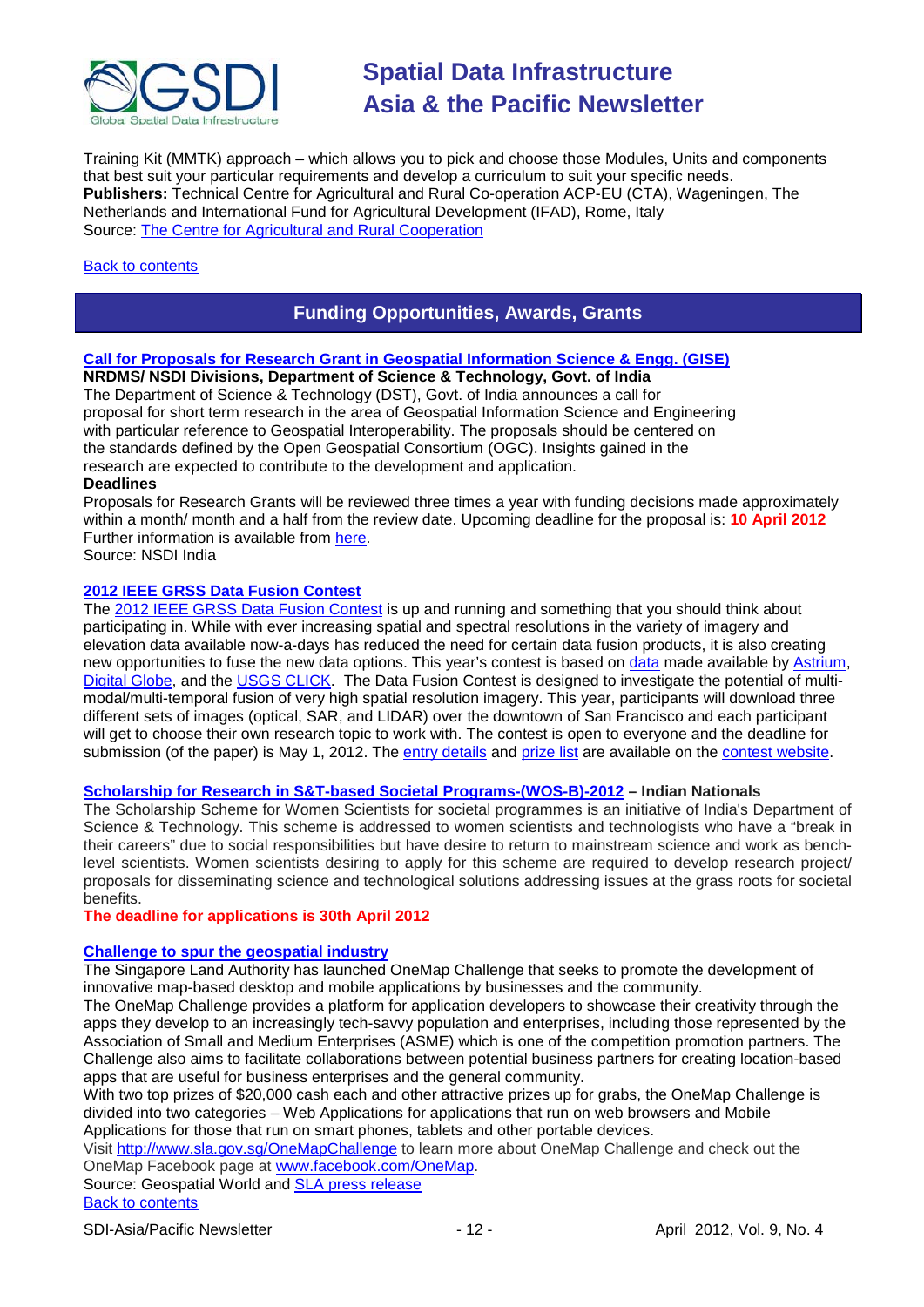

# **Employment Opportunities**

#### <span id="page-12-0"></span>**[Course Spotlight: Master of Spatial Information Science](http://themelbourneengineer.eng.unimelb.edu.au/2012/02/course-spotlight-master-of-spatial-information-science/)**

The University of Melbourne [Course Spotlight: Master of Spatial Information Science](http://themelbourneengineer.eng.unimelb.edu.au/2012/02/course-spotlight-master-of-spatial-information-science/) Spatial information is an essential and indispensable part of any economy's infrastructure. It is needed in all walks of life and on many scales, with applications in land tenure systems, environmental modelling, food production, disaster management, climate change modelling, engineering, architecture and urban planning.

Current industry shortfalls in spatial information practitioners combined with a growing demand in Australia and internationally, ensure graduates a range of well-paid job opportunities. Find out more about the [Master of Spatial Information Science,](http://www.msi.unimelb.edu.au/study/graduate/master-of-spatial-information-science/) as well as our [scholarship opportunities.](http://www.eng.unimelb.edu.au/study/graduate/scholarships.html)

**[Spatial Data Infrastructure specialist for Integrated Environmental and Coastal ecosystem Management](http://www.cesbio.ups-tlse.fr/fr/temporaire/ProfilIncam.pdf) [\(INCAM\), Lebanon.](http://www.cesbio.ups-tlse.fr/fr/temporaire/ProfilIncam.pdf)** One-year position to be filled immediately

Gross salary: 2500 €/month

The SDI specialist will contribute to the INCAM project (www.incam-cnrs.eu) which aims at enhancing Lebanon's capacity for key environmental issues, based on a regional approach. Collection of existing research data is needed to reflect the present conditions and status of natural resources and to identify gaps in environmental assessment capacities in the intensively developed Lebanese coastal zones. Along with this need come the requirements for better standardization, organization, management and sharing of increased production and use of GIS data. The project develops a Spatial Data Infrastructures (SDIs) approach, implying technology, standards, and policies to acquire, process, store, distribute, and improve use of geospatial data for Lebanon. The leading organization is CNRS-Lebanon and the others two partners are the Mediterranean Agronomic Institute of Bari (IAM-B), Italy and the Institut de Recherche pour le Développement (IRD) of Toulouse, France.

**Contact:** 

Applications (CV + cover letter) should be submitted t :<mailto:laurent.drapeau@cesbio.cnes.fr> Source and further information [Cesbio](http://www.cesbio.ups-tlse.fr/fr/temporaire/ProfilIncam.pdf)

# **[Post-Doctoral Position for DataONE Provenance and](https://www.dataone.org/content/post-doctoral-position-dataone-provenance-and-scientific-workflows-working-group) Scientific Workflows Working Group**

The Data Observation Network for Earth [\(DataONE\)](http://dataone.org/) is recruiting a post-doctoral associate to work with the Provenance and Scientific Workflows Working Group of DataONE. This is a full-time, 12–month position initially for one year, but renewable pending progress and availability of funds. Applications will be accepted starting immediately and will be accepted until the position is filled.

The post-doc will be mentored and supervised by the DataONE PI, Dr. William Michener (UNM, USA), DataONE/ProvWG leads Dr. Bertram Ludaescher (UC Davis, USA), and Dr. Paolo Missier (U Newcastle, UK). Interested candidates should send a CV, a brief statement of interest in this position, and a list 3 references and their contact information to both [Bertram Ludaescher](mailto:ludaesch@ucdavis.edu) and [Rebecca Koskela](mailto:rkoskela@unm.edu) (Executive Director of DataONE), DataONE, University of New Mexico, 1312 Basehart Drive SE, MSC04 2815, Albuquerque, NM 87106. Inquiries for further information about the position are welcome. Salary and benefits for this position are competitive and commensurate with the applicant's qualifications and experience. Source: DataOne

#### **GIS Job Board Launches New Website: [www.gisjobboard.com](http://www.gisjobboard.com/)**

New Site Provides Employers and Job Seekers Tools to Post and Search Jobs and Resumes in the GIS and Geospatial Disciplines

GIS Job Board has launched a new website specifically dedicated to GIS and other geospatial disciplines. The new site makes it simple for employers and job seekers to post and search for jobs and resumes. The site was created to serve the growing needs of the GIS community and help with recruiting and job seeking efforts. Visitors also have the option to view the site in a different language if they choose, making it easier for them to have access to the content

Registered users can receive jobs or resumes by email. They can also flag jobs and resumes as well as save searches, setup resume alerts, and save resumes and jobs. Users have the capability of private messaging other users in case they ever want to communicate with someone.

For more information about GIS Job Board, please visit their website at **[www.gisjobboard.com](http://www.gisjobboard.com/)**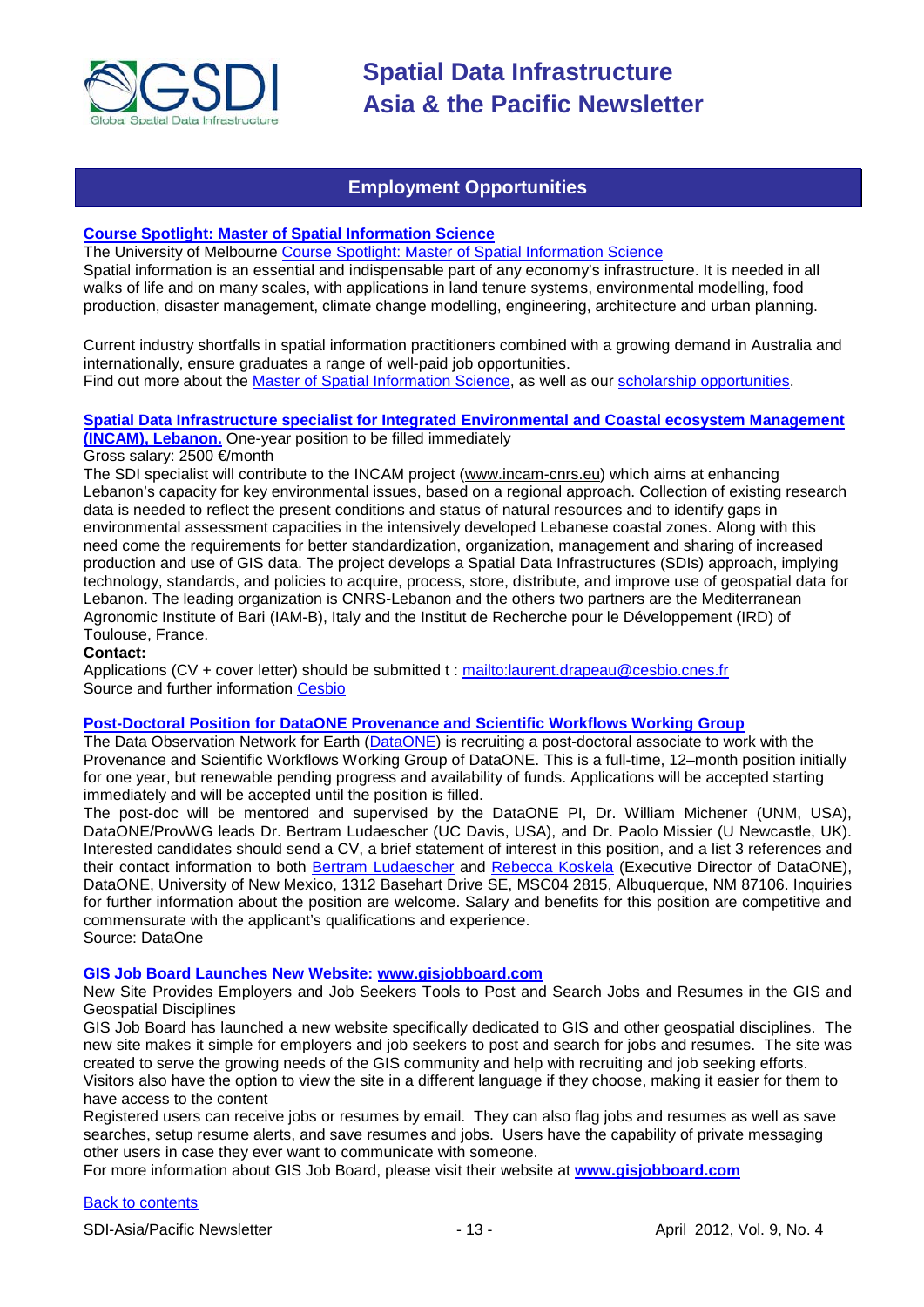

# **Conference Proceedings**

# <span id="page-13-0"></span>**[Possibility or a dream? Spatially Enabled Geovernment and Societies](http://mycoordinates.org/possibility-or-a-dream-spatially-enabled-geovernment-and-societies-2/)**

Geospatial experts from different background and part of the world share their views on Spatially Enabled Government and Society (SEGS) at **UNRCC-PCGIAP International Symposium** organized by Department of Surveying and Mapping Malaysia during **15 – 16 February at Kuala Lumpur, Malaysia**. They highlight pertinent issues, challenges and suggest way forward to achieve the goal

# **[GNSS vulnerabilities: Testing the Truth](http://mycoordinates.org/gnss-vulnerabilities-testing-the-truth/)**

# **European Navigation Conference ENC GNSS 2011**, held in **London in November and December 2011**

This paper is based on a presentation given to the European Navigation Conference ENC GNSS 2011, held in London in November 2011. The authors present an overview of threats and vulnerabilities of GNSS systems in general and with a focus at application level across a spectrum of domains. They highlight some of the important countermeasures that are already available on the market, but which are not ubiquitously used.

#### **Timor Leste (East Timor) – [environmental data review workshop](http://www.mindland.com/wp/?p=125)**

The 6th of March as part of the Norwegian Petroleum Assistance Program together with DNMA I contributed to a workshop to be held at the Arbiru Hotel in Dili, Timor Leste. The intended outcome was to contribute to a process for establishing better handling of environmental data. The workshop was opened by his Excellency Sr. Abilio de Deus de Jesus Lima, State Secretary for the Environment.

#### **[Iraq Spatial Data Infrastructure workshop completed](http://www.ameinfo.com/290564.html)**

In mid-February 2012, over 25 persons representing 13 national and regional government organizations assembled in Erbil in the north of Iraq for an intensive three-day exchange to explore concepts and ideas towards the establishment of a National Spatial Data Infrastructure for Iraq.

The workshop was conducted under the auspices of the Prime Minister Advisory Committee (PMAC), and supported by the United States Geologic Survey (USGS).

Staff from the GPC Group facilitated the workshop, bringing experience and insights regarding the implementation of GIS federations and Spatial Data Infrastructure (SDI) in other countries and regions around the world.

[Open Planet 5, the magazine published for the](http://jornadas.gvsig.org/descargas/magazine) **International gvSIG Conference** is now available in electronic [format](http://jornadas.gvsig.org/descargas/magazine)

# **[National Geomatic Plan in Gabon: results of pilot projects presented](http://www.ignfi.fr/en/content/pilot-phase-ngp-gabon-expectations-were-met)**

IGN France International presented the main results of the work conducted between April and December, 2011 at the occasion of a final seminar. This seminar was held on December 6th, 2011 in Libreville and brought together around 60 representatives, most of whom were general managers and permanent secretaries from the main ministries, all in the presence of Emmanuel Issozet, Minister of the Budget and Madame Yolande Nyonda, Permanent Secretary of the Budget.

[Phase pilote du PNG Gabon : Promesses tenues](http://www.ignfi.fr/fr/content/phase-pilote-du-png-gabon-promesses-tenues) [NGP Gabon: IGN France International presented the results of the pilot projects during a final seminar](http://www.ignfi.fr/en/content/ngp-gabon-ign-france-international-presented-results-pilot-projects-during-final-seminar)

#### <span id="page-13-1"></span>[Back to contents](#page-0-0)

# **Conferences, Events**

For upcoming events of global or major international interest, please visit the [upcoming conference list o](http://gsdi.org/events/upcnf.asp)n the GSDI website – as this conference list will be reserved for conferences within or with specific interest to the Asia Pacific Region.

# **The editors welcome news of conferences & events from the newsletter subscribers**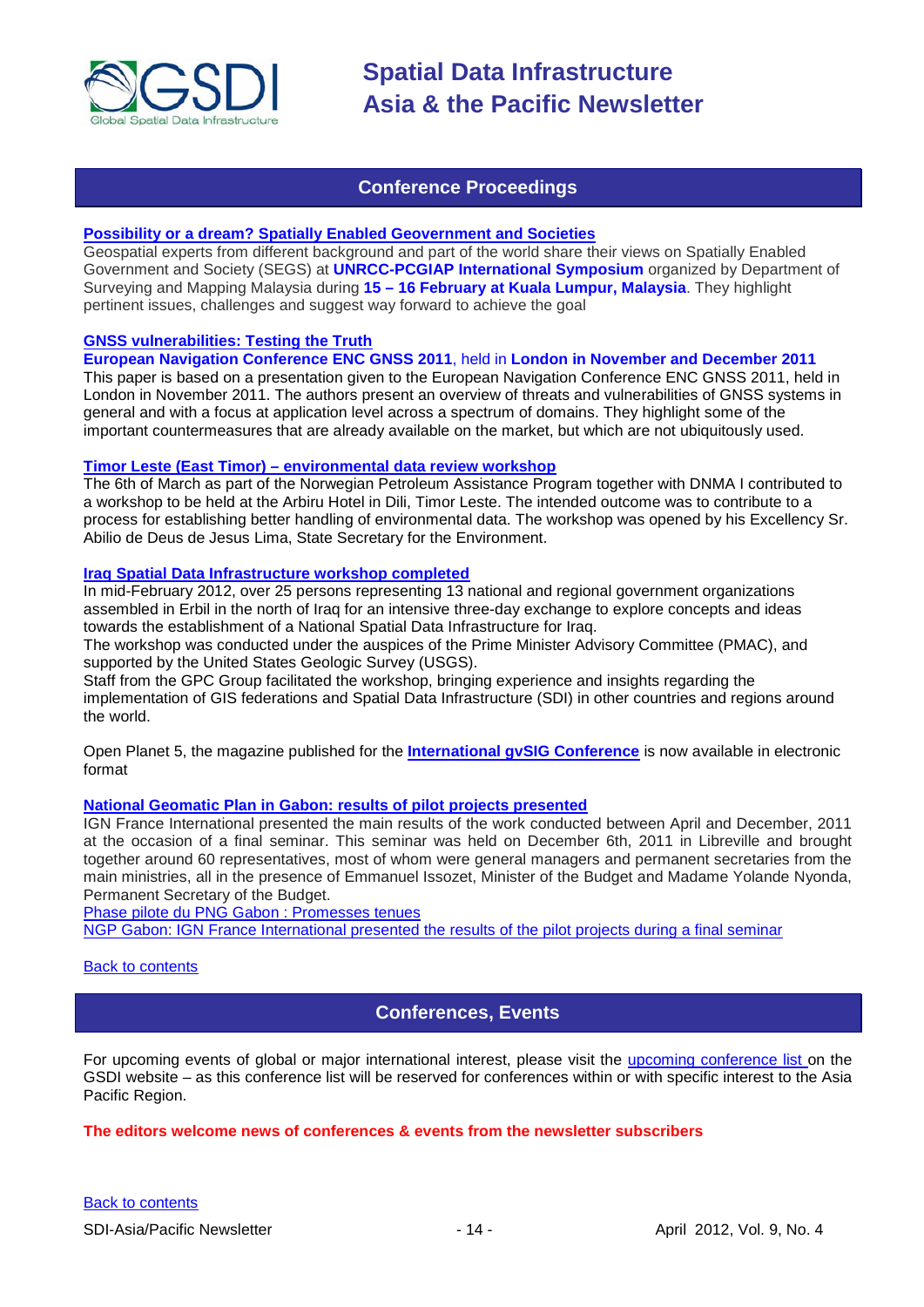

# **[Call for Expression of Interest to host AARSE 2014 and future](http://lists.gsdi.org/pipermail/sdi-africa/2010-November/001135.html) Conferences**

Call for Expression of Interest to host the 10th biennial International Conference of the African Association of Remote Sensing of the Environment (AARSE) in October 2014 and future Conferences. The 9th conference will be held in Morocco in October 2012.

| <b>Date</b>        | <b>Location</b>                      | <b>Event</b>                                                                                                                                                                                                                                                                                                                                                                                                                                                                                                                                                                                                                                                                                                                                                                                                                                                                                                                                                                                                                                                                                                                                                                                                                                                                                                                                                                                                                                                                                                                                                                                                                                                                                                                                                                                                                                                                   |
|--------------------|--------------------------------------|--------------------------------------------------------------------------------------------------------------------------------------------------------------------------------------------------------------------------------------------------------------------------------------------------------------------------------------------------------------------------------------------------------------------------------------------------------------------------------------------------------------------------------------------------------------------------------------------------------------------------------------------------------------------------------------------------------------------------------------------------------------------------------------------------------------------------------------------------------------------------------------------------------------------------------------------------------------------------------------------------------------------------------------------------------------------------------------------------------------------------------------------------------------------------------------------------------------------------------------------------------------------------------------------------------------------------------------------------------------------------------------------------------------------------------------------------------------------------------------------------------------------------------------------------------------------------------------------------------------------------------------------------------------------------------------------------------------------------------------------------------------------------------------------------------------------------------------------------------------------------------|
| <b>April 2012</b>  |                                      |                                                                                                                                                                                                                                                                                                                                                                                                                                                                                                                                                                                                                                                                                                                                                                                                                                                                                                                                                                                                                                                                                                                                                                                                                                                                                                                                                                                                                                                                                                                                                                                                                                                                                                                                                                                                                                                                                |
| 11 - 13 April      | Lancaster, UK                        | Call for Papers, <b>GISRUK2012</b> , Lancaster University, 2012<br>We are pleased to invite you to submit short (~1500 word) papers<br>for the 20th annual GIS Research UK conference (GISRUK).<br>We welcome papers covering all aspects of theoretical and applied<br>GIS research.<br>For more information and submission details please visit the<br>conference website: http://www.lancs.ac.uk/gisruk2012 or contact<br>members of the local organising committee via<br>gisruk2012@lancs.ac.uk . We look forward to receiving your<br>submissions and welcoming you to Lancaster in 2012.                                                                                                                                                                                                                                                                                                                                                                                                                                                                                                                                                                                                                                                                                                                                                                                                                                                                                                                                                                                                                                                                                                                                                                                                                                                                                |
| 23 - 27 April      | Amsterdam,<br><b>The Netherlands</b> | <b>GEOSPATIAL</b><br><b>Geospatial World Forum</b><br>WORLD?<br>Theme: Geospatial Industry & World Economy<br><b>FORUM</b>                                                                                                                                                                                                                                                                                                                                                                                                                                                                                                                                                                                                                                                                                                                                                                                                                                                                                                                                                                                                                                                                                                                                                                                                                                                                                                                                                                                                                                                                                                                                                                                                                                                                                                                                                     |
| <b>May 2012</b>    |                                      |                                                                                                                                                                                                                                                                                                                                                                                                                                                                                                                                                                                                                                                                                                                                                                                                                                                                                                                                                                                                                                                                                                                                                                                                                                                                                                                                                                                                                                                                                                                                                                                                                                                                                                                                                                                                                                                                                |
| $2-3$ May<br>"NEW" | Bishkek,<br>Kyrgyz Republic          | <b>Annual Central Asia GIS Conference - GISCA 2012</b><br><b>GEOINFORMATION FOR LAND AND RESOURCE</b><br><b>MANAGEMENT"</b>                                                                                                                                                                                                                                                                                                                                                                                                                                                                                                                                                                                                                                                                                                                                                                                                                                                                                                                                                                                                                                                                                                                                                                                                                                                                                                                                                                                                                                                                                                                                                                                                                                                                                                                                                    |
| 7-9 May            | Rio de Janeiro,<br><b>BRAZIL</b>     | 4th International Conference on GEographic Object Based<br>Image Analysis 2012 - GEOBIA 2012                                                                                                                                                                                                                                                                                                                                                                                                                                                                                                                                                                                                                                                                                                                                                                                                                                                                                                                                                                                                                                                                                                                                                                                                                                                                                                                                                                                                                                                                                                                                                                                                                                                                                                                                                                                   |
| 14-17 May          | Quebec City,<br>Canada               | 2012 Joint World Conference<br><b>GSDI 13 and Canadian Geomatics Conference (CCC)</b><br>& there's more - 14th GEOIDE Annual Scientific Conference<br>& there's even more - 7th 3D GeoInfo Conference<br>hosted by <b>GEOIDE</b> Network<br>GSDI 13 invites presentations/papers covering the full range of<br>practice, development and research experiences that advance the<br>practice and theory of spatial data infrastructure development and<br>spatial enablement of society. GSDI 13 will support three primary<br>forms of publication:<br>(1) a normal conference proceedings with abstracts and full articles<br>(non-refereed and refereed), published on a USB drive or CD and<br>archived on the web,<br>(2) a pre-conference published book of fully refereed articles titled<br>"Spatially Enabling Government, Industry and Citizens: Research<br>and Development Perspectives" to be distributed to all conference<br>participants and archived on the web, and<br>(3) a post-conference special edition of the International Journal of<br>Spatial Data Infrastructures Research (IJSDIR) with full articles<br>selected from the proceedings and then fully refereed and revised<br>after the conference.<br>In addition, two separate calls arising from the joint conference are<br>being issued for chapter submissions to two additional books:<br>(1) "The Added Value of Scientific Networking: GEOIDE Network<br>Experiences" to be distributed to all conference participants (Call for<br>chapters at http://www.geoide.ulaval.ca/call-for-chapters.aspx), and<br>(2) "3DGeo Info Conference Proceedings" (Springer) to be mailed<br>after the conference to all 3DGeo Conference participants which<br>will be a single track on Wednesday and Thursday (Call at<br>http://www.3dgeoinfo2012.ulaval.ca/?page_id=48).<br><b>IMPORTANT LINKS</b> |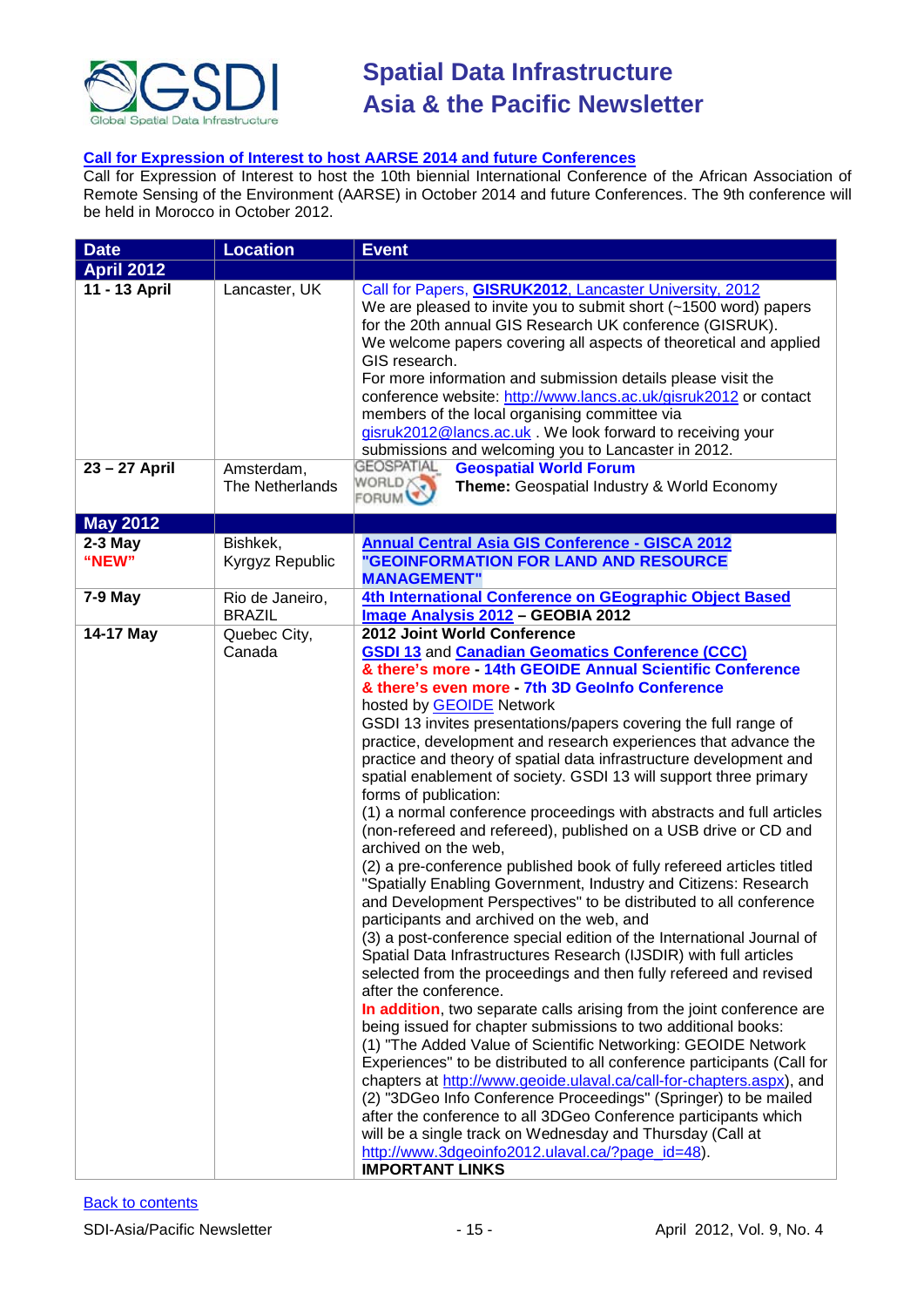

|                  |                | Conference Website: http://www.gsdi.org/gsdi13                                                                                   |
|------------------|----------------|----------------------------------------------------------------------------------------------------------------------------------|
|                  |                | Past GSDI World Conference                                                                                                       |
|                  |                | Proceedings:http://www.gsdi.org/gsdiConferences                                                                                  |
|                  |                | Past open access Books affiliated with the                                                                                       |
|                  |                | conference:http://www.gsdi.org/openaccessbooks                                                                                   |
|                  |                | Other Important<br>Dates:http://www.gsdi.org/gsdiconf/gsdi13/dates.html                                                          |
| 16-17 May        | Quebec,        | 7th International Conference on 3D GeoInformation                                                                                |
|                  | <b>CANADA</b>  |                                                                                                                                  |
| 18 May           | Quebec,        | <b>International Workshop on Geospatial Data Quality</b>                                                                         |
|                  | <b>CANADA</b>  | Legal, ethical and technical aspects to be held from 8:30 AM to                                                                  |
| "NEW"            |                | 3:30 PM on Friday, 18 May 2012, in the Quebec City Convention                                                                    |
|                  |                | Centre, Room 205C, immediately following the Global Geospatial                                                                   |
|                  |                | Conference 2012, 14-17 May, at the same venue.                                                                                   |
|                  |                | The workshop will start by a keynote address from Kevin Pomfret,                                                                 |
|                  |                | Executive Director of the Centre for Spatial Law and Policy,                                                                     |
|                  |                | followed by talks presenting the main research results coming from                                                               |
|                  |                | the project IV-23 of GEOIDE network.                                                                                             |
|                  |                | The workshop will finish with a panel discussion on "Volunteered                                                                 |
|                  |                | geographic information (VGI): Legal and Ethics issues?" facilitated<br>by Roger Longhorn and involving panellists David Coleman, |
|                  |                | Michael Goodchild, Harlan Onsrud and Teresa Scassa.                                                                              |
|                  |                | Visit the workshop website for more details and to register.                                                                     |
|                  |                | Fees (including lunch and refreshment breaks):                                                                                   |
|                  |                | Regular registration: 130 \$CAD                                                                                                  |
|                  |                | Student: 75 \$CAD                                                                                                                |
|                  |                | Participant to the Global Geospatial conference 2012: 90 \$CAD                                                                   |
|                  |                | Workshop size is limited to 90 participants - so if interested,                                                                  |
|                  |                | register today! (You can pay online with PayPal.)                                                                                |
|                  |                | If you have any question, feel free to <b>contact Tania Roy</b> , project                                                        |
|                  |                | coordinator.                                                                                                                     |
| 21-3 May         | Prague,        | <b>FOSS4G-CEE &amp; Geoinformatics</b><br>Important dates:                                                                       |
|                  | Czech Republic | 1.1.2012<br>Call for papers & workshops                                                                                          |
|                  |                | Workshop submission deadline<br>1.2.2012                                                                                         |
|                  |                | Papers submission deadline<br>1.3.2012                                                                                           |
|                  |                | 15.2.2012 Confirmation of accepted workshops                                                                                     |
|                  |                | 15.3.2012 Confirmation of accepted papers                                                                                        |
|                  |                | 1.4.2012<br>Early bird registration deadline                                                                                     |
| 23-4 May         | Taza, Morocco  | International conference of GIS users, Taza GIS-Days 2012"                                                                       |
|                  |                | The Taza-GIS-Days symposium is being organized by the                                                                            |
|                  |                | Laboratory Natural Ressources and Environment of the                                                                             |
|                  |                | Polydisciplinary Faculty of Taza in collaboration with the Sidi                                                                  |
|                  |                | Mohamed Ben Abdellah University, Fez. Participants will have the                                                                 |
|                  |                | opportunity to learn about GIS through a series of presentations,                                                                |
|                  |                | exhibitions and practical exercises presented by a distinguished<br>group of professionals.                                      |
|                  |                | <b>Topics:</b>                                                                                                                   |
|                  |                | Development and Planning, Archaeology and History, Environment,                                                                  |
|                  |                | Water Resources Management, Remote sensing, Photogrammetry,                                                                      |
|                  |                | GPS, Natural Hazards, Mapping and Geology, Web application,                                                                      |
|                  |                | GIS and Open Sources, Geolocation and Network Interoperability                                                                   |
|                  |                | and Standards OGC                                                                                                                |
|                  |                | Deadline for abstracts submission: February 29, 2012                                                                             |
|                  |                | <b>Contact</b>                                                                                                                   |
| <b>June 2012</b> |                |                                                                                                                                  |
| 3-5 June         | Kuala          | The International Conference on Informatics & Applications                                                                       |
|                  | Terengganu,    | (ICIA2012)                                                                                                                       |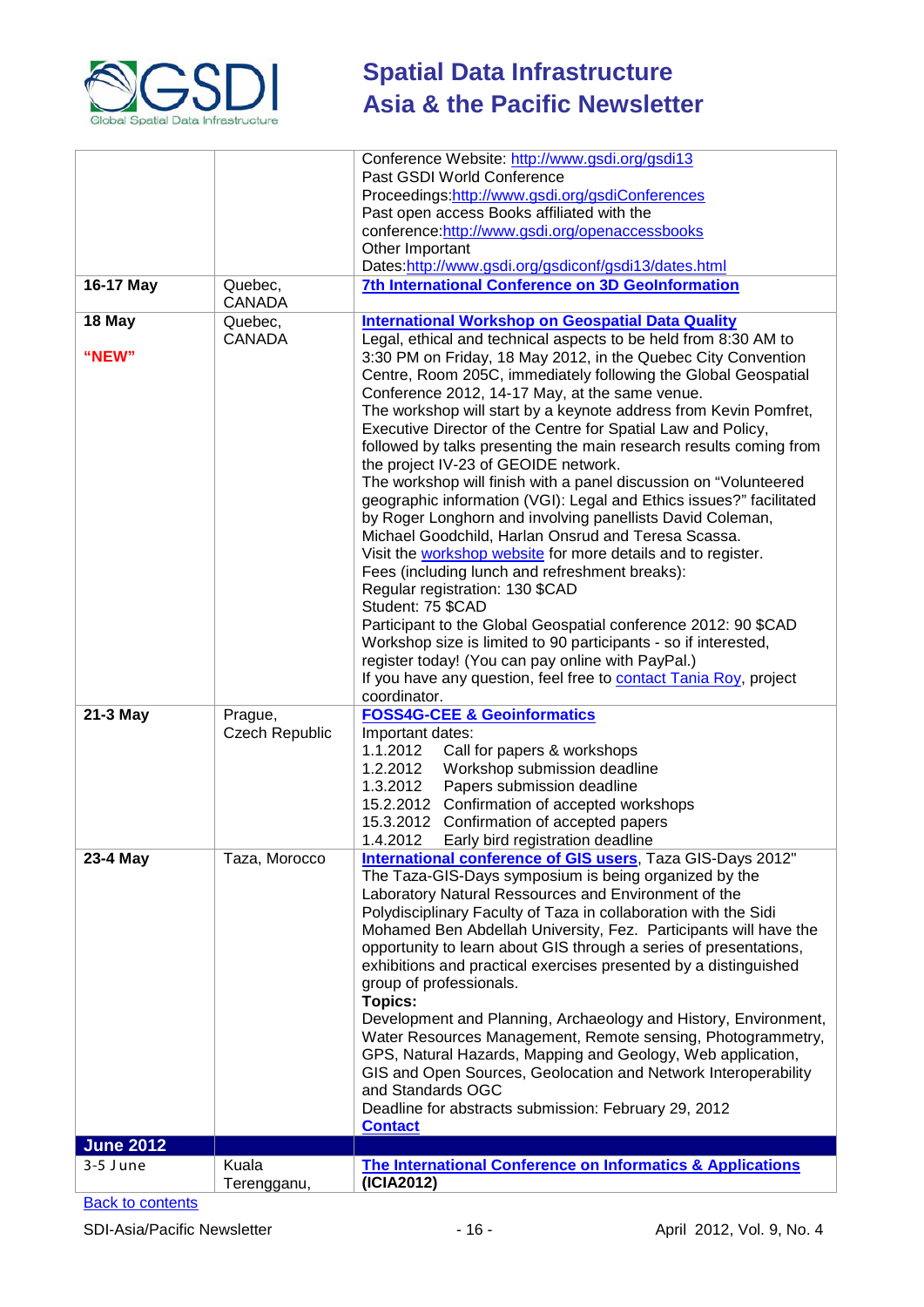

|            | Malaysia        | The proposed conference on the above theme will be held at<br>University Sultan Zainal Abidin, Kuala Terengganu, Malaysia, From<br>June 3-5, 2012 which aims to enable researchers build connections<br>between different digital applications.<br><b>Important Dates</b>                                                                                                                                                                                                                                                                                                                                                                                                                                                                                                                                                                                                                                                                                                                                                                                                                                                                                                                                             |
|------------|-----------------|-----------------------------------------------------------------------------------------------------------------------------------------------------------------------------------------------------------------------------------------------------------------------------------------------------------------------------------------------------------------------------------------------------------------------------------------------------------------------------------------------------------------------------------------------------------------------------------------------------------------------------------------------------------------------------------------------------------------------------------------------------------------------------------------------------------------------------------------------------------------------------------------------------------------------------------------------------------------------------------------------------------------------------------------------------------------------------------------------------------------------------------------------------------------------------------------------------------------------|
|            |                 | ==============<br>Submission Date: April 1, 2012<br>Notification of acceptance: April 15, 2012<br>Camera Ready submission: May 2, 2012<br>Registration: May 2, 2012                                                                                                                                                                                                                                                                                                                                                                                                                                                                                                                                                                                                                                                                                                                                                                                                                                                                                                                                                                                                                                                   |
| 4-7 June   | Las Vegas       | <b>Hexagon 2012 conference.</b>                                                                                                                                                                                                                                                                                                                                                                                                                                                                                                                                                                                                                                                                                                                                                                                                                                                                                                                                                                                                                                                                                                                                                                                       |
| 8-11 June  | Shanghai, China | 2nd International Workshop on Earth Observation and Remote                                                                                                                                                                                                                                                                                                                                                                                                                                                                                                                                                                                                                                                                                                                                                                                                                                                                                                                                                                                                                                                                                                                                                            |
|            |                 | <b>Sensing Applications (EORSA 2012)</b>                                                                                                                                                                                                                                                                                                                                                                                                                                                                                                                                                                                                                                                                                                                                                                                                                                                                                                                                                                                                                                                                                                                                                                              |
| "NEW"      |                 | <b>Call for Papers</b><br>Following the first EORSA conference in Beijing in 2008, the<br>second workshop (EORSA2012) will be held in Shanghai, China,<br>on June 8-11, 2012. This event is jointly organized by Tongji<br>University, Peking University, and Nanjing University, with technical<br>sponsorship from?IEEE Geoscience and Remote Sensing Society<br>and International Society for Photogrammetry and Remote Sensing.<br>Timetable:<br>Abstract submission due - March 15, 2012<br>Notification of acceptance - March 30, 2012<br>Full paper submission - May 15, 2012<br>Pre-conference registration due - April 15, 2012<br>Pre-conference workshops - June 8, 2012<br>Conference: June 9-11, 2012<br><b>Abstract Submission:</b><br>Please submit your abstract through the following web site:<br>https://www.easychair.org/conferences/?conf=eorsa2012<br>An abstract should be between 400 and 600 words in English, and<br>be saved in Microsoft Word format. Please include title, key words<br>(up to five), full name, affiliation, and contact details (e-mail, phone,<br>fax, and regular mailing address). Please also indicate your<br>preference for oral or poster presentation.        |
|            |                 | For more information about the workshop, visit the website                                                                                                                                                                                                                                                                                                                                                                                                                                                                                                                                                                                                                                                                                                                                                                                                                                                                                                                                                                                                                                                                                                                                                            |
| 15-17 June | Hong Kong       | 20th International Conference on GeoInformatics<br>(GeoInformatics 2012)                                                                                                                                                                                                                                                                                                                                                                                                                                                                                                                                                                                                                                                                                                                                                                                                                                                                                                                                                                                                                                                                                                                                              |
| 18-20 June | Salvador de     | Abstract/Paper submission deadline: 15 November 2011<br>In response to the increasing concerns on global changes and<br>natural disasters, the 2012 conference theme is "Global Change,<br>Adaptation and Risk Management". Earthquakes, floods, droughts,<br>pollutions and many other natural and man-made disasters are<br>severe threats to the mankind. Geoinformatic technologies shall<br>play an essential roles to mitigate damages of the disasters. This<br>conference will provide an excellent opportunity for professionals<br>and students in the geographic information science area to<br>exchange innovative ideas, discover cutting-edge technologies, and<br>present inspiring applications. Meanwhile, 2012 will be the 20th<br>Anniversary of the International Association of Chinese<br>Professionals in Geographic Information Sciences<br>(CPGIS, http://cpgis.org/) and its Annual Conference (the<br>GeoInformatics series), the organizing committee cordially invite<br>geoinformatics professionals and scholars all around the world,<br>review and celebrate our accomplishments and to develop our<br>vision for the next 20 years.<br>"Cities, Technologies and Planning" - CTP 12 |
|            | Bahia, Brasil   | <http: geog_an_mod_10="" index.<="" murgante="" td="" utenti="" www.unibas.it=""></http:>                                                                                                                                                                                                                                                                                                                                                                                                                                                                                                                                                                                                                                                                                                                                                                                                                                                                                                                                                                                                                                                                                                                             |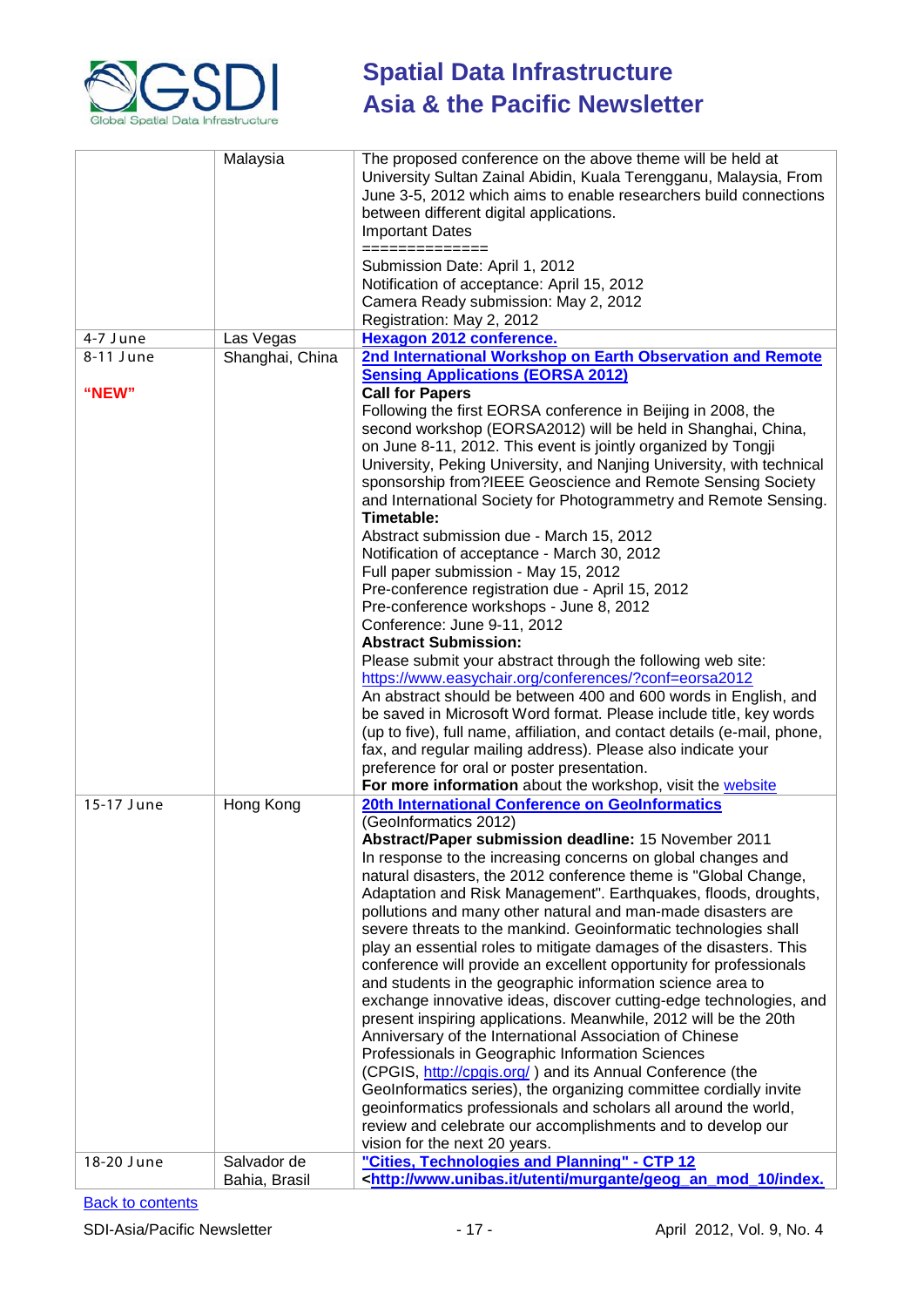

| "NEW"              |                        | html>                                                                                                                            |                                                                                                                                                                                                                                                                              |
|--------------------|------------------------|----------------------------------------------------------------------------------------------------------------------------------|------------------------------------------------------------------------------------------------------------------------------------------------------------------------------------------------------------------------------------------------------------------------------|
|                    |                        | in conjunction with                                                                                                              |                                                                                                                                                                                                                                                                              |
|                    |                        | The 2012 International Conference on Computational<br>Science and its Applications (ICCSA 2012)*                                 |                                                                                                                                                                                                                                                                              |
|                    |                        | <b>Geospatial Expo 2012</b>                                                                                                      |                                                                                                                                                                                                                                                                              |
| 21-3 June<br>"NEW" | Yokohama,<br>Japan     |                                                                                                                                  | Contact                                                                                                                                                                                                                                                                      |
| 25-7 June          | Taipei, Taiwan         |                                                                                                                                  | <b>International Conference on Earth Observations and Societal</b>                                                                                                                                                                                                           |
| "NEW"              |                        | <b>Impacts (ICEO-SI)</b>                                                                                                         | The ICEO-SI 2012 Meeting will advance the understanding of earth<br>observations and societal impacts from the regional to the global<br>levels. Through the promotion and construction of the Global Earth<br>Observation System (GEOS), the conference will namely address |
|                    |                        | the following topics:<br>Weather - Climate - Agriculture                                                                         | Ecosystems - Biodiversity - Water - Disasters - Energy - Health -                                                                                                                                                                                                            |
| 25-30 June         | Istanbul, Turkey       | <b>World GIS Summit</b><br>2012."                                                                                                | "The World GIS Summit" has been postponed to June 25-30,                                                                                                                                                                                                                     |
| <b>July 2012</b>   |                        |                                                                                                                                  |                                                                                                                                                                                                                                                                              |
| $8-11$ July        | Brisbane,<br>Australia |                                                                                                                                  | 2012 Brisbane International Geospatial Forum                                                                                                                                                                                                                                 |
| 23-27 July         | San Diego,             |                                                                                                                                  | <b>Esri International User Conference</b>                                                                                                                                                                                                                                    |
|                    |                        |                                                                                                                                  | <b>Now Accepting Presentation Submissions</b>                                                                                                                                                                                                                                |
|                    | <b>USA</b>             |                                                                                                                                  | Participation from the GIS community makes the Esri International<br>User Conference (Esri UC) < http://www.esri.com/events/user-                                                                                                                                            |
|                    |                        |                                                                                                                                  | conference/index.html > much more than just another technology                                                                                                                                                                                                               |
|                    |                        |                                                                                                                                  | user conference. It's a place to collaborate with your colleagues                                                                                                                                                                                                            |
|                    |                        | and get inspired by their work.                                                                                                  |                                                                                                                                                                                                                                                                              |
|                    |                        |                                                                                                                                  | What do you know that could help others make the most of                                                                                                                                                                                                                     |
|                    |                        |                                                                                                                                  | ArcGIS? Here's your chance to share tips, strategies, and<br>accomplishments with fellow GIS professionals. Both new and                                                                                                                                                     |
|                    |                        |                                                                                                                                  | seasoned ArcGIS users are encouraged to submit presentation                                                                                                                                                                                                                  |
|                    |                        |                                                                                                                                  | abstracts for consideration. Of particular interest are proposals                                                                                                                                                                                                            |
|                    |                        | related to:                                                                                                                      |                                                                                                                                                                                                                                                                              |
|                    |                        |                                                                                                                                  | Applying ArcGIS to new problems in innovative ways<br>Leveraging new capabilities of ArcGIS 10                                                                                                                                                                               |
|                    |                        |                                                                                                                                  | Extending your GIS to a broader audience through web and                                                                                                                                                                                                                     |
|                    |                        | mobile applications                                                                                                              |                                                                                                                                                                                                                                                                              |
|                    |                        |                                                                                                                                  | Driving GIS advancements in your industry                                                                                                                                                                                                                                    |
|                    |                        |                                                                                                                                  | Collaborating inside and outside your organization to increase                                                                                                                                                                                                               |
|                    |                        | efficiency, share data, and maximize geospatial resources<br>Review the session topics to see how your contribution can fit into |                                                                                                                                                                                                                                                                              |
|                    |                        | this year's agenda.                                                                                                              |                                                                                                                                                                                                                                                                              |
|                    |                        |                                                                                                                                  | Abstract submission deadline: passed.                                                                                                                                                                                                                                        |
| <b>August 2012</b> |                        |                                                                                                                                  |                                                                                                                                                                                                                                                                              |
| $6 - 8$ August     | Melbourne,             |                                                                                                                                  | GITA 2012 - GITA 17th Annual Geospatial Solutions Conference                                                                                                                                                                                                                 |
| "NEW"              | Australia              | <b>Important dates</b>                                                                                                           | "From Fundamentals to the Future - Managing Assets Spatially"                                                                                                                                                                                                                |
|                    |                        | 30 March 2012                                                                                                                    | Abstract submission closes                                                                                                                                                                                                                                                   |
|                    |                        | late April 2012                                                                                                                  | Authors notified of initial acceptance or otherwise;<br>successful authors invited to submit a full paper                                                                                                                                                                    |
|                    |                        | 5 March 2012                                                                                                                     | <b>Registration opens</b>                                                                                                                                                                                                                                                    |
|                    |                        | 31 May 2012                                                                                                                      | Deadline for authors to register for the meeting                                                                                                                                                                                                                             |
|                    |                        | <b>Contact</b>                                                                                                                   |                                                                                                                                                                                                                                                                              |
| 25 August -        | Melbourne,             |                                                                                                                                  | <b>XXII International Society for Photogrammetry &amp; Remote</b>                                                                                                                                                                                                            |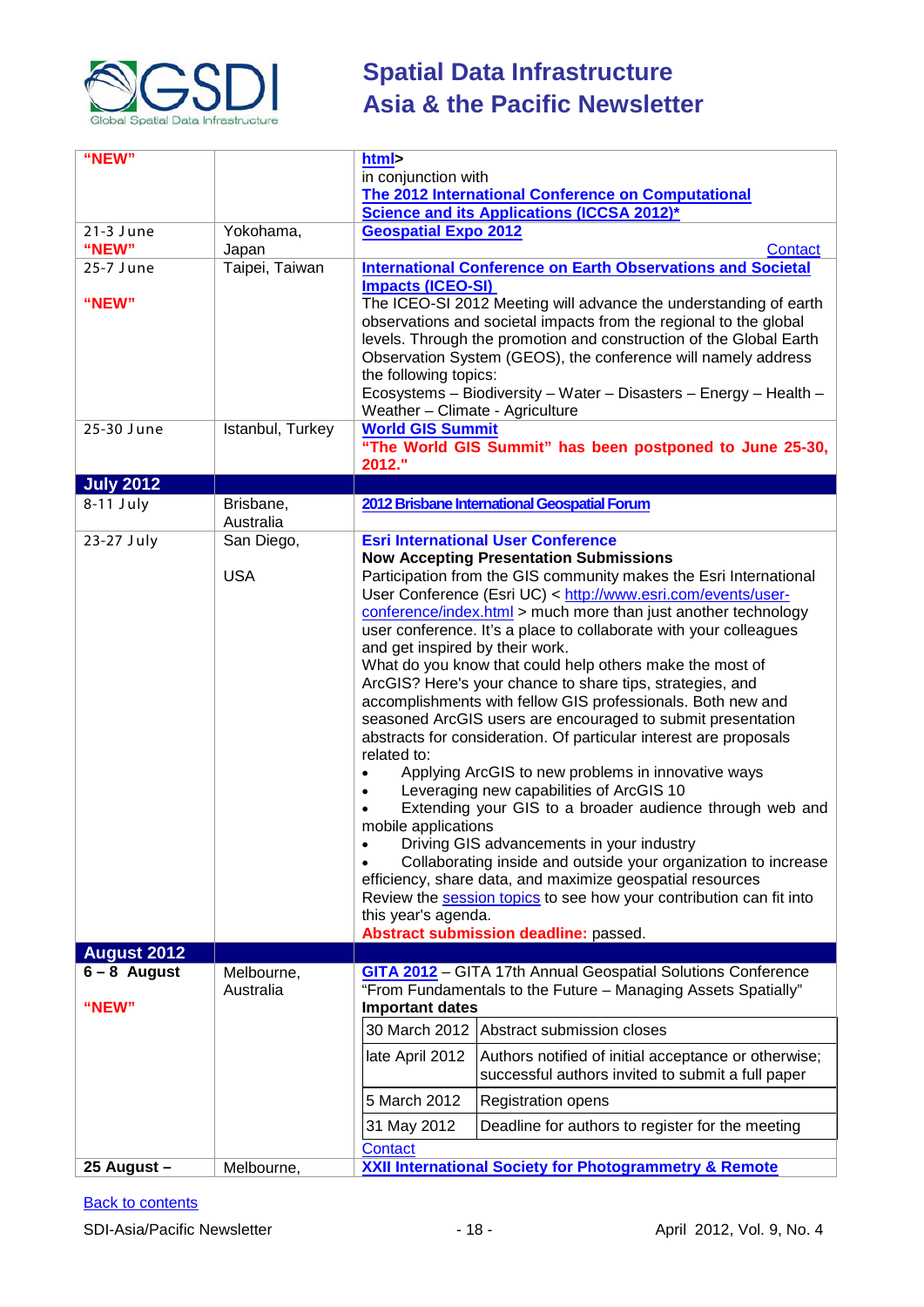

| 1 September                         | Australia                    | <b>Sensing Congress</b>                                                                                                                                                                                                                                                                                                                                                                                                                                                                                                                                                                                                                                                                                                                                                                                                                                                                                                                                                                                                                           |
|-------------------------------------|------------------------------|---------------------------------------------------------------------------------------------------------------------------------------------------------------------------------------------------------------------------------------------------------------------------------------------------------------------------------------------------------------------------------------------------------------------------------------------------------------------------------------------------------------------------------------------------------------------------------------------------------------------------------------------------------------------------------------------------------------------------------------------------------------------------------------------------------------------------------------------------------------------------------------------------------------------------------------------------------------------------------------------------------------------------------------------------|
|                                     |                              | Email: isprs2012@icms.com.au                                                                                                                                                                                                                                                                                                                                                                                                                                                                                                                                                                                                                                                                                                                                                                                                                                                                                                                                                                                                                      |
| <b>September</b><br>2012            |                              |                                                                                                                                                                                                                                                                                                                                                                                                                                                                                                                                                                                                                                                                                                                                                                                                                                                                                                                                                                                                                                                   |
| 2-5 September                       | Wellington,<br>New Zealand   | The 4th Digital Earth Summit focusing on "Natural Disasters"                                                                                                                                                                                                                                                                                                                                                                                                                                                                                                                                                                                                                                                                                                                                                                                                                                                                                                                                                                                      |
| 6-8 September                       | Tokyo, Japan                 | OpenStreetMap<br>International Conference for<br>(OSM)<br>2012<br><b>State of the Map 2012 (SoTM12)</b>                                                                                                                                                                                                                                                                                                                                                                                                                                                                                                                                                                                                                                                                                                                                                                                                                                                                                                                                           |
| 9-14 September                      | Ticino,<br>Switzerland       | 11th NCCR Climate Summer School, 2012<br>The NCCR Climate, Switzerland's Centre of Excellence in Climate<br>and Climate Impact Research, invites young scientists to join<br>leading climate researchers in a scenic southern Swiss Alpine<br>setting on the occasion of the 11th International NCCR Climate<br>Summer School 2012.<br><b>Deadline for applications:</b> closed. Successful applicants will be<br>notified in February 2012. Detailed information and the application<br>form are available at<br><http: 2012="" summer_school="" www.nccr-climate.unibe.ch=""></http:> .<br>Contact: University of Bern, NCCR Climate Management Centre,<br>Zähringerstrasse 25, CH-3012 Bern, Switzerland, mailto:<br><nccr-climate@oeschger.unibe.ch><br/>Telephone +41 31 631 31 45, Telefax +41 31 631 43 38.</nccr-climate@oeschger.unibe.ch>                                                                                                                                                                                               |
| 17-9 September<br>"NEW"             | Hanoi, Vietnam               | 11th Asia Geospatial Forum<br>Contact                                                                                                                                                                                                                                                                                                                                                                                                                                                                                                                                                                                                                                                                                                                                                                                                                                                                                                                                                                                                             |
| October 2012                        |                              |                                                                                                                                                                                                                                                                                                                                                                                                                                                                                                                                                                                                                                                                                                                                                                                                                                                                                                                                                                                                                                                   |
| 2-4 October -                       | Gauteng,                     | Call for papers for the peer-reviewed academic track of <b>GISSA</b>                                                                                                                                                                                                                                                                                                                                                                                                                                                                                                                                                                                                                                                                                                                                                                                                                                                                                                                                                                              |
| "NEW"                               | South Africa                 | Ukubuzana 2012<br>Conference theme: 'An African Dialogue: Geomatics for<br>Infrastructure Development and Service Delivery'<br>Authors are invited to submit full-text academic papers,<br>approximately 5000 words in length and relevant to the themes and<br>subject matter of the conference, for the peer-reviewed academic<br>track at the GISSA Ukubuzana 2012 conference.<br><b>Important dates</b><br>• 30 June 2012: Submission of full papers for peer-review for<br>academic track<br>• 13 August 2012: Notification of acceptance of papers for<br>academic track<br>• 10 September 2012: Submission of revised peer-reviewed full<br>papers for academic track<br>• 17 September 2012: Registration of presenters of accepted<br>papers for academic track<br>• 25 September 2012: Submission of PowerPoint presentations for<br>conference CD<br>• 2-4 October 2012: GISSA Ukubuzana 2012 in Kempton Park,<br>Gauteng, South Africa<br>Instructions to authors of peer-reviewed academic papers.<br>Conference brochure (1 MB pdf) |
| 29 October -<br>2 November<br>"NEW" | El Jadida,<br>Morocco        | 10th biennial International Conference of the African<br><b>Association of Remote Sensing of the Environment (AARSE)</b>                                                                                                                                                                                                                                                                                                                                                                                                                                                                                                                                                                                                                                                                                                                                                                                                                                                                                                                          |
| 29 October -<br>2 November<br>"NEW" | El Jadida,<br><b>Morocco</b> | <b>AARSE 2012 Conference: Call for Side-event Workshops</b><br>As you might be aware the <b>AARSE 2012 Conference</b> will take place<br>from October 29 to November 2, 2012 in El Jadida, Morocco. This<br>9th holding of the AARSE Conference represents a major event in<br>the long series of internationally recognized AARSE<br>conferences. AARSE 2012 welcomes dedicated workshops -                                                                                                                                                                                                                                                                                                                                                                                                                                                                                                                                                                                                                                                      |